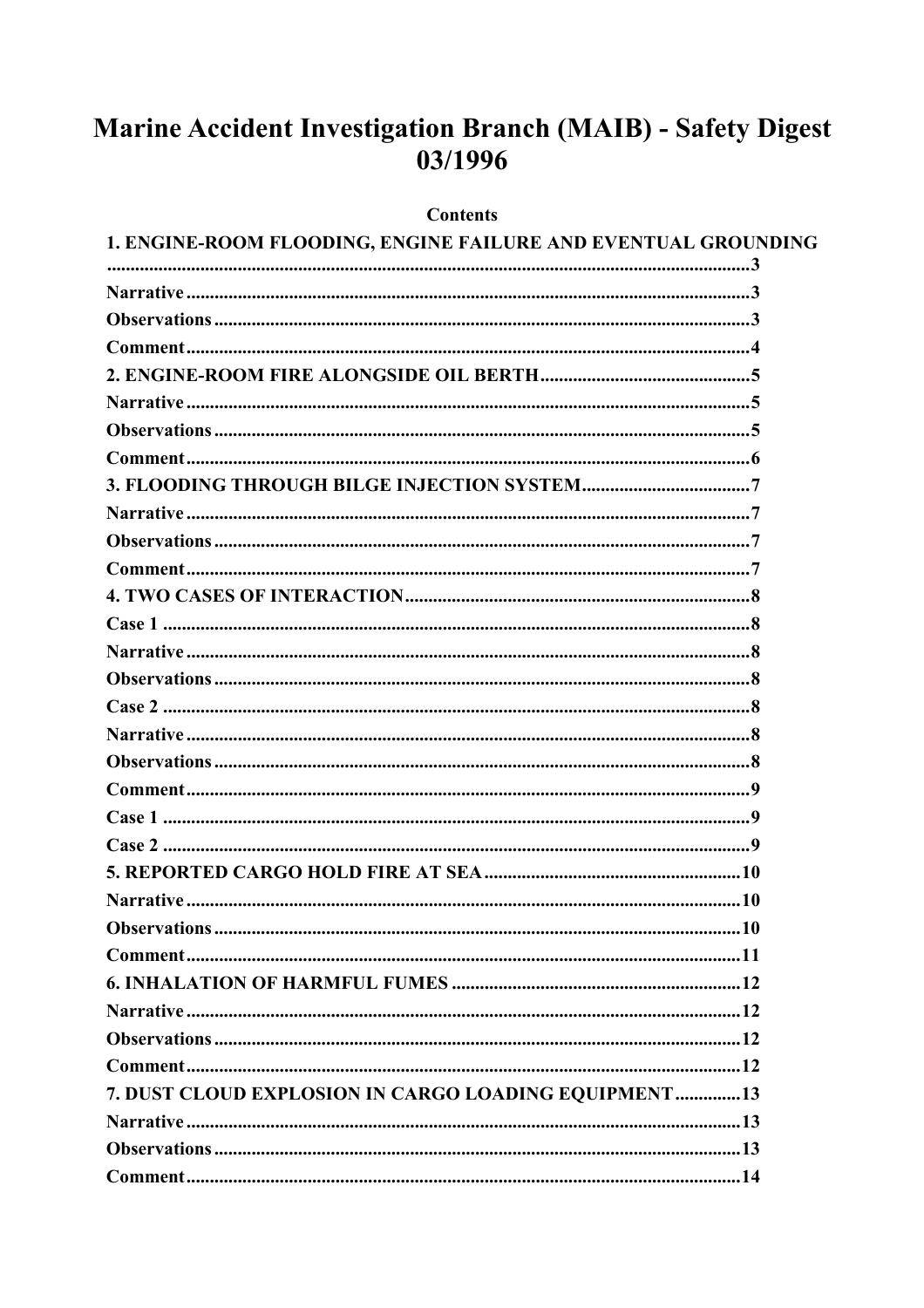| <b>8. SEAMAN INJURED WHILE OPENING HATCH COVERS 15</b>               |    |
|----------------------------------------------------------------------|----|
|                                                                      |    |
|                                                                      |    |
|                                                                      |    |
|                                                                      |    |
|                                                                      |    |
|                                                                      |    |
|                                                                      |    |
| <b>10. PLEASURE YACHT COLLISION WITH FERRY CAUSED BY INTERACTION</b> | 17 |
|                                                                      |    |
|                                                                      |    |
|                                                                      |    |
|                                                                      |    |
|                                                                      |    |
|                                                                      |    |
|                                                                      |    |
| 12. FAILURE OF AIR INLET VALVE UNDER PRESSURE 20                     |    |
|                                                                      |    |
|                                                                      |    |
|                                                                      |    |
| 13. CREWMAN INJURED BY UNGUARDED MACHINERY21                         |    |
|                                                                      |    |
|                                                                      |    |
|                                                                      |    |
| 14. ENGINE FAILURE AND EVENTUAL LOSS OF VESSEL22                     |    |
|                                                                      |    |
|                                                                      |    |
|                                                                      |    |
|                                                                      |    |
|                                                                      |    |
|                                                                      |    |
|                                                                      |    |
| <b>16. FATAL INJURIES CAUSED BY OUTBOARD ENGINE PROPELLER25</b>      |    |
|                                                                      |    |
|                                                                      |    |
|                                                                      |    |
| 17. TWO PERSONS LOST OVERBOARD FROM SAILING YACHT 26                 |    |
|                                                                      |    |
|                                                                      |    |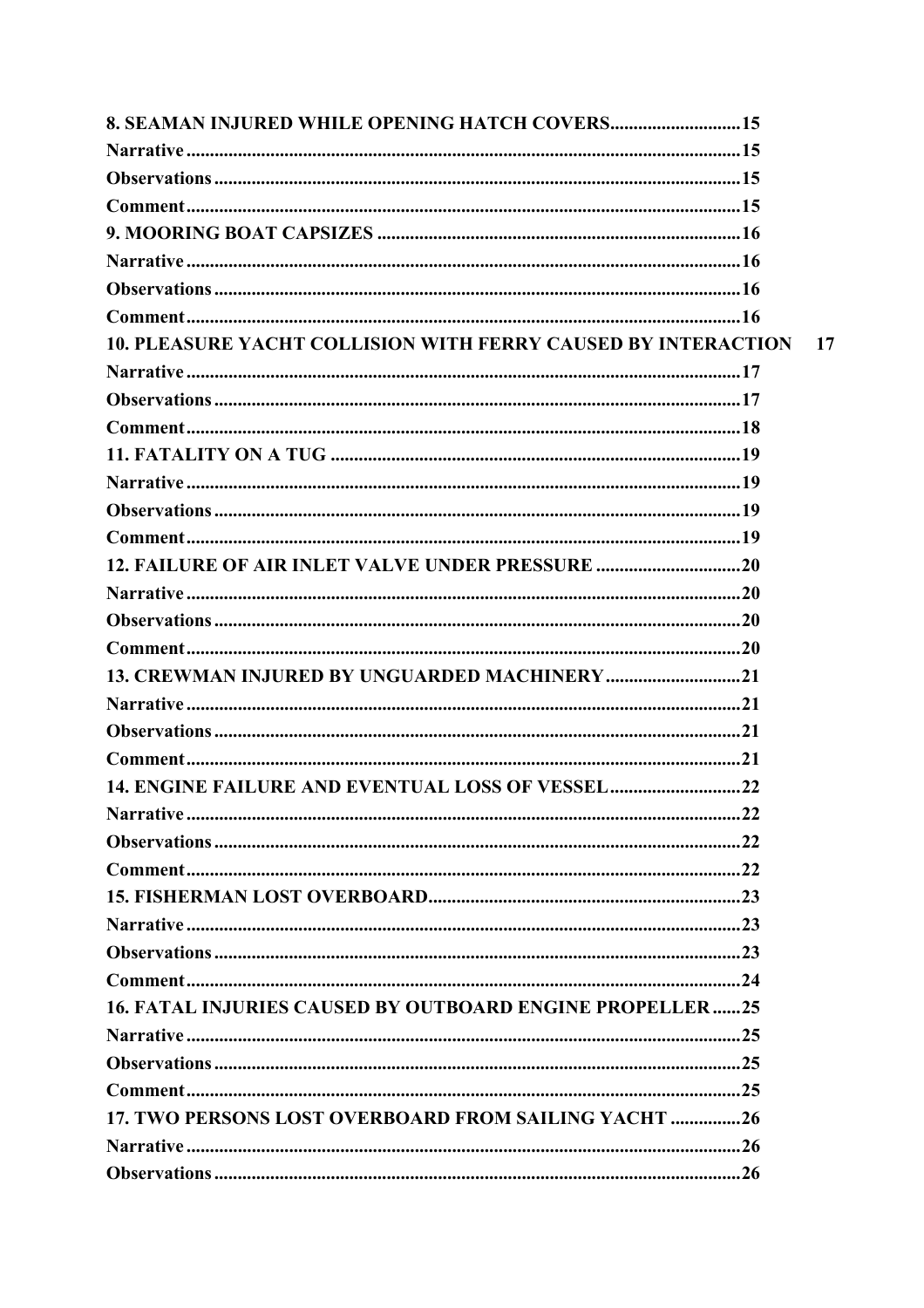|--|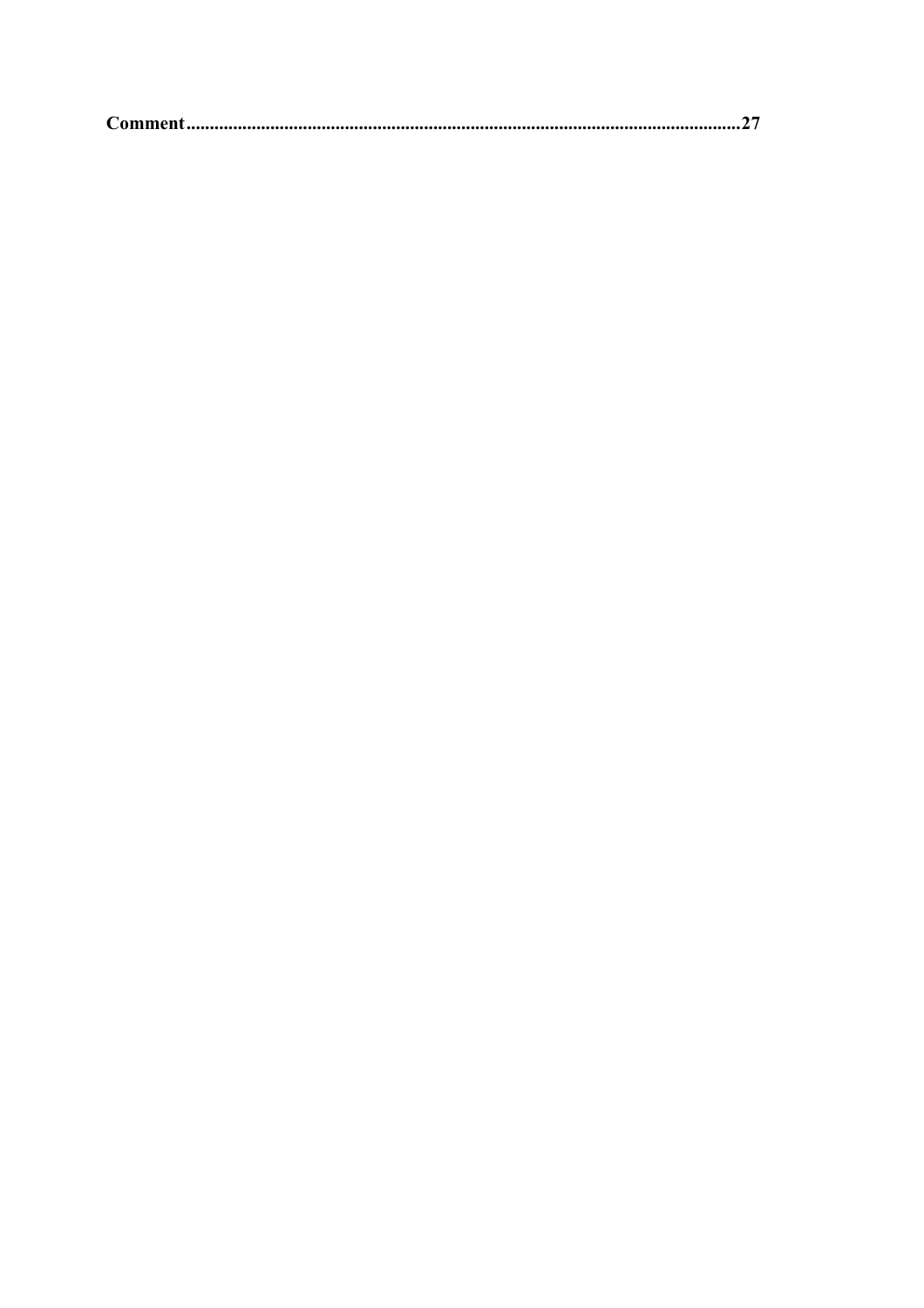## <span id="page-3-0"></span>**1. ENGINE-ROOM FLOODING, ENGINE FAILURE AND EVENTUAL GROUNDING**

### **Narrative**

A 16,000 gross registered tonnage Bahamian bulk carrier had a mixed nationality crew of 25. The Master had been with the ship for over three years, the Chief Engineer for six months. Shortly after sailing, a quantity of water was found in the engine bilges which was more than the bilge tank could hold. It was decided to pump the excess into the after peak tank using the ballast line and the emergency direct bilge suction.

Simultaneously, the remote hydraulically operated sea and tank valves and the manual direct bilge suction valve were opened. During this operation the bilge water level rose covering the main engine crankcase shaft seal and a fall in oil pressure indicated that water was entering the crankcase. The main engine was stopped. Preparations were made to transfer bilge water to the aft peak tank through hoses connected to the bilge and fire pump discharge. During these preparations the main engine was restarted. About one hour later, the main engine was stopped again so that the contaminated lub oil could be transferred into the dirty oil sump storage tank.

Once this transfer was complete, a new lub oil charge was run down from the storage tanks but as it was cold this took some time during which the vessel drifted, eventually anchoring only 1.5 miles off the coast. Five minutes after anchoring, the Chief Engineer informed the Master that the engine was ready. The Master started weighing anchor only to be told that the engine would not start due to thick, unheated fuel oil in the system. The vessel dragged anchor and drifted closer towards the shore before re-anchoring.

Six hours after first anchoring, the main engine was started but whilst weighing the anchor the vessel grounded.

The vessel managed to manoeuvre further out to sea where she re-anchored to assess the situation. The rudder was inoperative, the bow was damaged and two ballast tanks were holed.

- 1. The Master was experienced and qualified and was familiar with the handling characteristics of the vessel and deck machinery. Although only 12 miles off a lee shore when the initial breakdown occurred, he did not advise the Coastguard. Having eventually anchored 1.5 miles offshore and with little sea room to manoeuvre, he should not have started weighing anchor until the main engine had been started.
- 2. It was fortunate that serious damage was not caused to the main engine bearings by running the engine with low oil pressure and water contaminated lub oil.
- 3. The Chief Engineer knew that the cold fuel oil would delay the main engine starting and should have reported that fact to the Master.
- 4. The use of emergency bilge suctions to pass bilge water through ballast lines is an extreme measure but provided the non-return valve fitted is operational, the bilges should have been drained quite quickly. A delay in starting the pump with the sea valve open and a defective non-return valve on the bilge suction, could be expected to cause rapid back flooding. Bilge high-level alarms had sounded while the vessel was in port but no-one investigated the situation.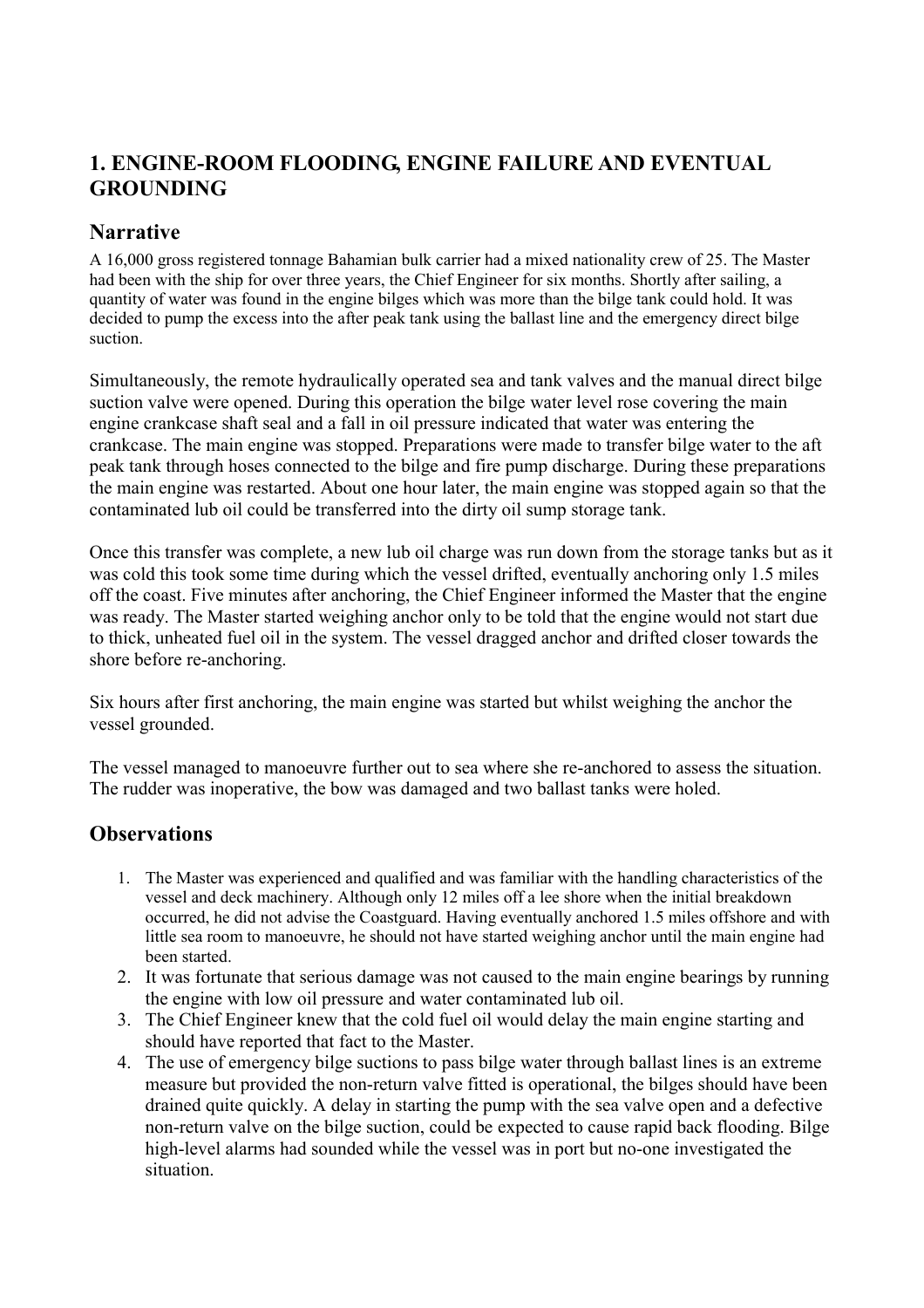- <span id="page-4-0"></span>5. Apart from technical considerations, a communication problem existed between the Chief Engineer and the Chief Officer because neither could speak each other's language and both had only a limited knowledge of English.
- 6. Although not suffering a language problem, the Master and Chief Engineer did not communicate properly and failed to explain the actions they were taking and their likely outcomes.

- 1. It was fortunate that the vessel was only slightly damaged with no loss of life or injury to the crew. The circumstances of the incident had all the ingredients of a major disaster and it was fortuitous that the weather did not deteriorate. Considerable quantities of fuel and lubricating oil were on board and there was a risk of serious pollution.
- 2. Vessels operating with a multi-national crew need to pay close attention to communication and clarity of instructions. Whilst reasonable competence in the English language is acceptable for every day work, unusual requests between different nationalities require extra care and confirmation prior to implementation.
- 3. Given the vessel's position off a lee shore, the Master should have advised the Coastguard of the situation and of his intentions.
- 4. Emergency direct bilge suctions should be checked at regular intervals for ease of operation and the effectiveness of the non-return valve. They are fitted for emergency use only, and for that reason their condition should never be in doubt.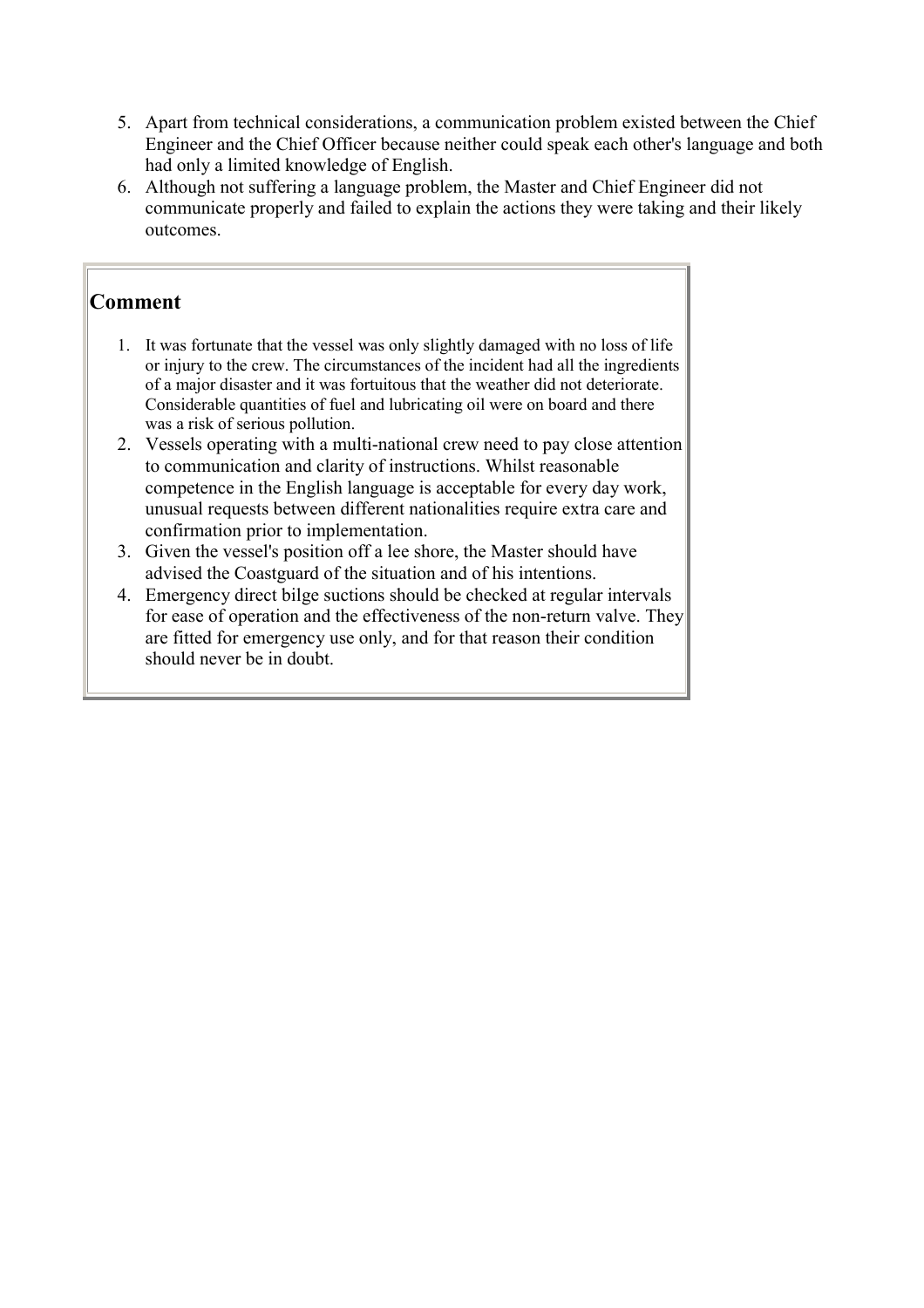## <span id="page-5-0"></span>**2. ENGINE-ROOM FIRE ALONGSIDE OIL BERTH**

### **Narrative**

An oil tanker of 2,979 deadweight tonnes was using a cargo pump to discharge ballast to shore facilities. The pump was driven by an auxiliary engine located in the engine-room. A connecting rod punctured the engine entablature which caused a fire to start. As soon as the engine-room smoke detection alarm was activated the general alarm was sounded and the port emergency plan was initiated. The fire was eventually extinguished by the shore fire brigade using high expansion foam. There were no resultant injuries to personnel.

- 1. The connecting rod of the auxiliary engine probably became detached due to a fractured rocker arm, preventing the opening of the exhaust valve, and subsequent overloading on the respective piston.
- 2. The cause of the fire is deduced to have been an ignition of crankcase oil vapour by the hot white metal of the bottom end bearing.
- 3. Operation of the remote pull-wire arrangement failed to initiate the gang release of the fixed CO2 fire extinguishing system. A local attempt to release it was aborted when the CO2 bottle room had to be evacuated due to leakage from a joint on the pressure alarm sensor fitted to the gas manifold.
- 4. The minimal forward draught of the vessel prohibited an intake of water from the sea to the emergency fire pump. An alternative intake from the forepeak was unavailable because the tank was empty.
- 5. The auxiliary engine could not be stopped because the bridge remote stop arrangement, although installed, was not connected. The fuel tank quick-closing valves were shut but, because the fuel in the common fuel line to the multi-engine installation was of sufficient capacity, the auxiliary engine continued to run for a prolonged period.
- 6. The engine-room ventilation trunking had years of accumulated oil internally and thick coats of paint externally which contributed to the intensity of the fire. The engine-room had been in a dirty condition.
- 7. A crew member had to be rescued from his cabin after failing to respond to the sound of the general alarm. A number of false alarms had occurred in the past and he assumed that this was another one.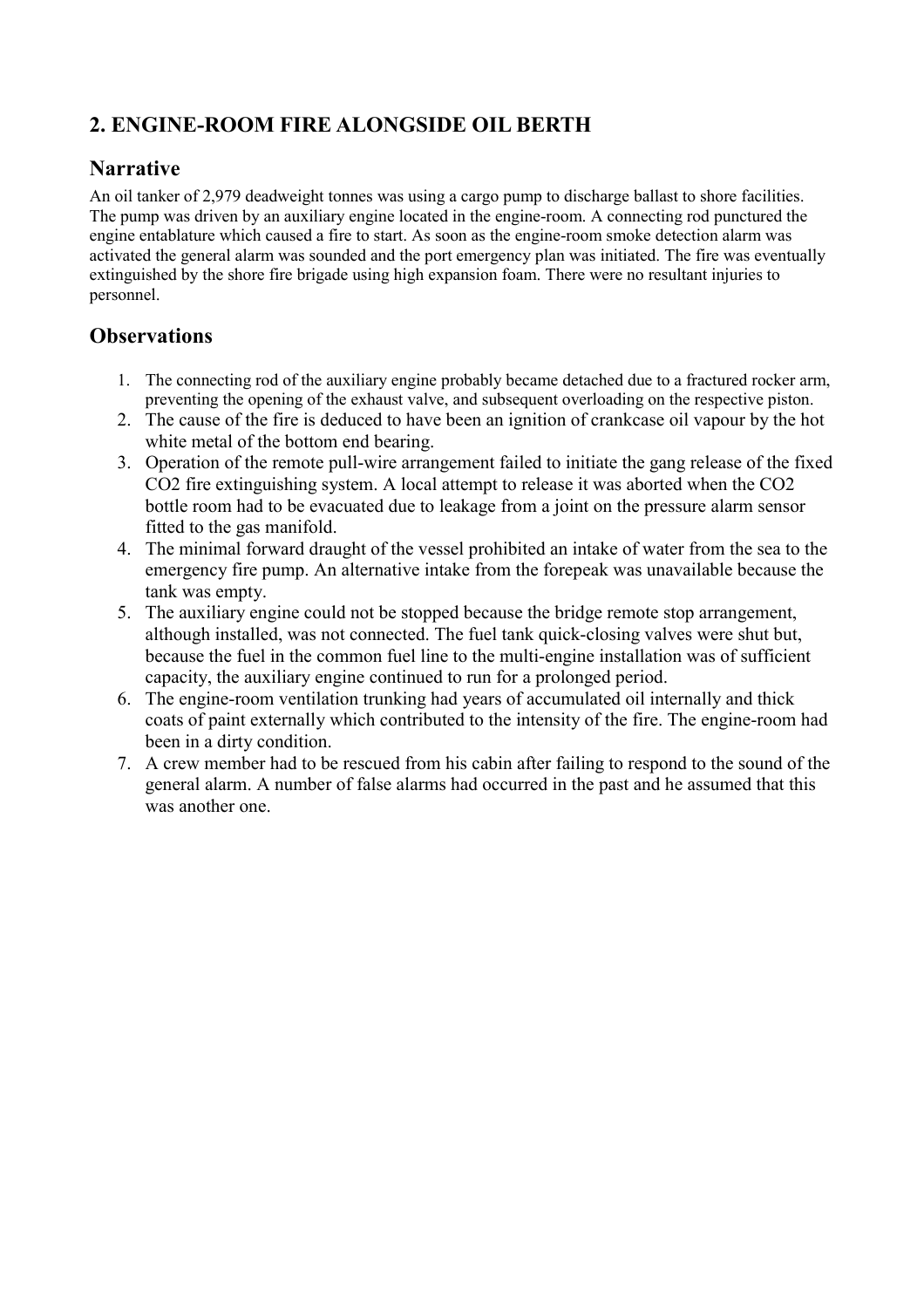<span id="page-6-0"></span>The management company has been advised to:

- 1. Clean the engine-room and engine-room ventilation trunking;
- 2. Ensure that auxiliary engines can be shut down by the intended remote means;
- 3. Pressure-test the  $CO<sub>2</sub>$  manifold and fittings to the working pressure;
- 4. Conduct periodic checks to ensure the security of the  $CO<sub>2</sub>$  pressure alarm sensor;
- 5. Confirm the effectiveness of the remote control wire for the  $CO<sub>2</sub>$ release;
- 6. Maintain a log of fire alarm initiations in order to ascertain the frequency of false alarms;
- 7. Give an assurance that the emergency fire pump will always be available to maintain pressure on the fire main;
- 8. Issue standing orders for crew members to respond promptly to any emergency alarm.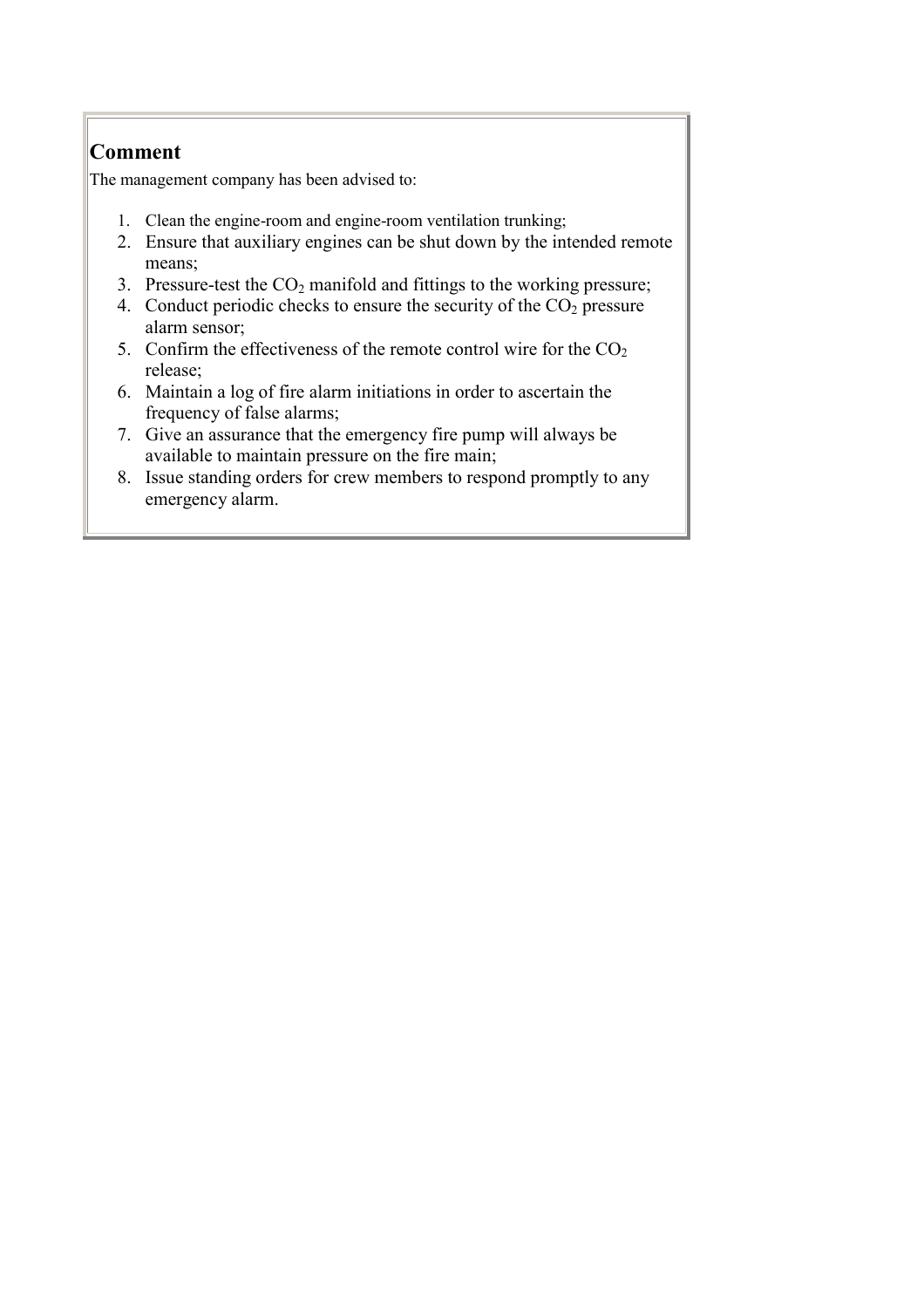## <span id="page-7-0"></span>**3. FLOODING THROUGH BILGE INJECTION SYSTEM**

#### **Narrative**

Prior to sailing from a port the bilge high-level alarm sounded on a general cargo vessel of 1,041 gross registered tons.

Shortly after departure whilst two general service pumps were being used to supply the fire and deckwash line, it was noticed that the bilge water in the engine-room was rising. Eventually the level was such that bilge water was thrown by the engine flywheel towards electrical equipment essential for the operation of the main engine. To reduce the amount of spray, engine speed was reduced. This caused the stand-by lub oil pump to switch in automatically and to short circuit, resulting in a temporary loss of electrical power to the vessel.

The main engine was stopped and the vessel rolled heavily in the prevailing weather conditions. All sea water suction valves were shut and the accumulated bilge water was then pumped overboard. The main engine was subsequently restarted and the vessel proceeded to a safe anchorage.

### **Observations**

- 1. The Chief Engineer reported that it was normal practice to connect the port and starboard general service pumps in series to boost the discharge pressure to the fire and deckwash line.
- 2. Both pumps' bilge injection non-return valves were found to be held in a partially opened position by an accumulation of swarf and rags.

- 1. The bilge high-level alarm had sounded while the vessel was still alongside. Measures should have been taken to discharge the bilge water ashore prior to departure.
- 2. Flooding of the engine-room was due to seawater being pumped back through the partially opened non-return bilge valves by the two seriesconnected general service pumps.
- 3. Bilge injection lines are not fitted with strainers. It is, therefore, most important that engine-room bilges are kept free from accumulations of debris so that the pumping system can be used effectively at all times.
- 4. Merchant Shipping Notice No M.788 provides advice on bilge pumping and injection systems.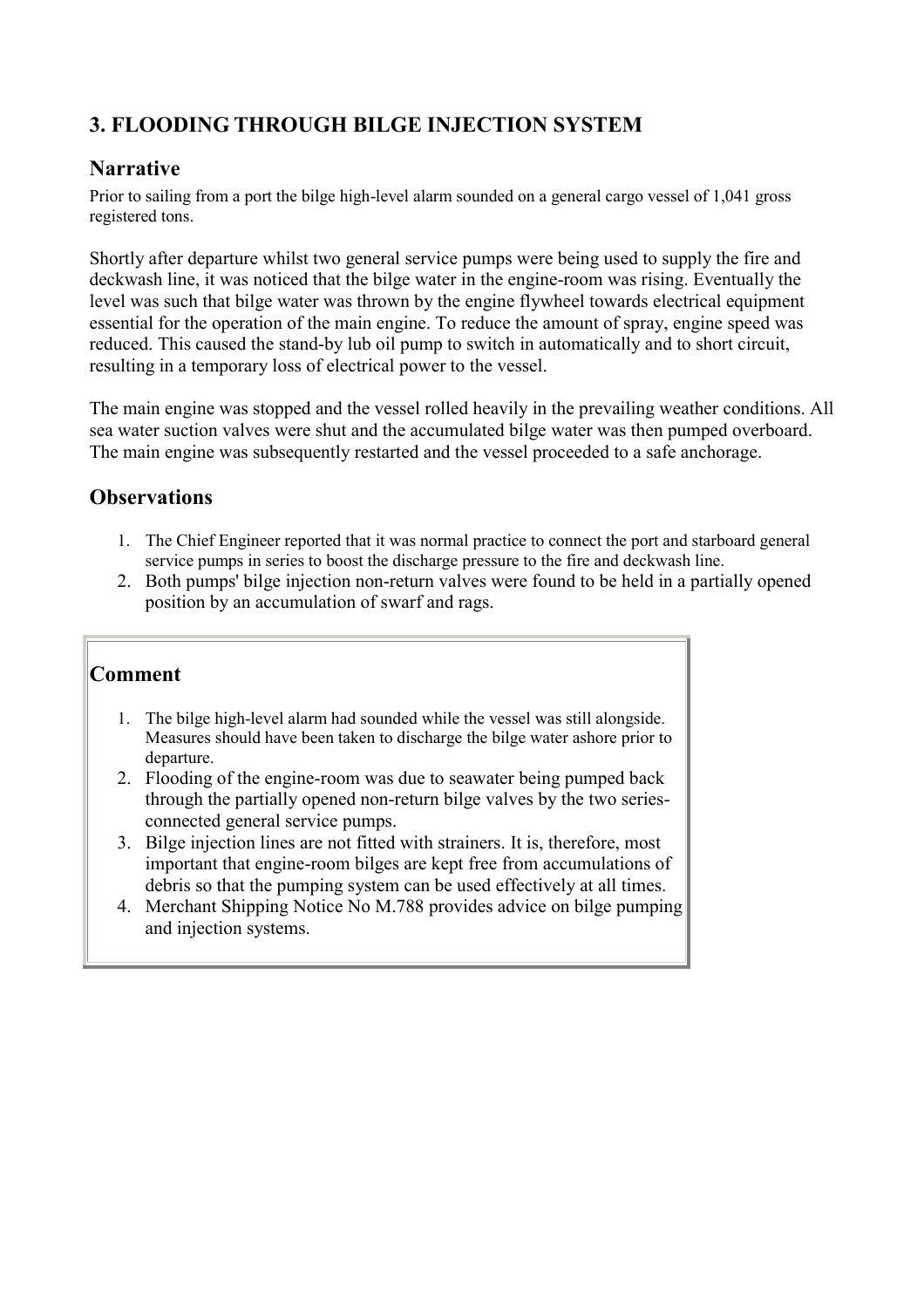## <span id="page-8-0"></span>**4. TWO CASES OF INTERACTION**

These cases both involved the effects of interaction, but in quite different circumstances.

#### **Case 1**

#### **Narrative**

A loaded bulk carrier of 7,482 gross registered tonnage was overtaking a general cargo vessel of 524 gross registered tonnage in a narrow channel. Both vessels were under pilotage. It was agreed between the vessels on VHF radio that the general cargo vessel would leave the channel to enable the bulk carrier to overtake on the port side and at a safe distance.

The bulk carrier had reached a point abeam of the other vessel as they approached the next starboard hand beacon, which indicated the lateral extent of the channel. The general cargo vessel then altered course to port so as to pass inside the beacon. The bulk carrier increased speed to emergency full ahead in an attempt to avoid a close quarters situation. However, the vessels converged and the effects of interaction caused the smaller vessel to sheer to port and collide with the bulk carrier. There were no injuries and damage was minor.

#### **Observations**

- 1. The pilot on board the bulk carrier called the general cargo vessel on VHF radio after the latter vessel had altered course to port but received no response.
- 2. The draught of the general cargo vessel was only three metres and the vessel could have remained outside the channel and passed safely outside the beacon.

### **Case 2**

#### **Narrative**

A 12 metre workboat was requested to assist in the berthing of a coaster. As the coaster approached her intended berth, the workboat proceeded alongside and then moved forward towards the bow of the coaster to take a tow rope.

As the eye of the tow rope was being taken on board the workboat, her heading was altered to starboard in order to increase the distance between the vessels. However, the port quarter of the workboat struck the stem of the coaster; the workboat then swung rapidly to port and across the stem of the coaster. The workboat was pushed over to about 55° before righting herself. There were no injuries, although one of the two crewmen was thrown into the water and the workboat was partially flooded.

- 1. The coaster was proceeding at about 4 knots.
- 2. The effect of interaction pushed the stern of the workboat away from the ship's bow, causing it to swing to port and across the stem of the coaster.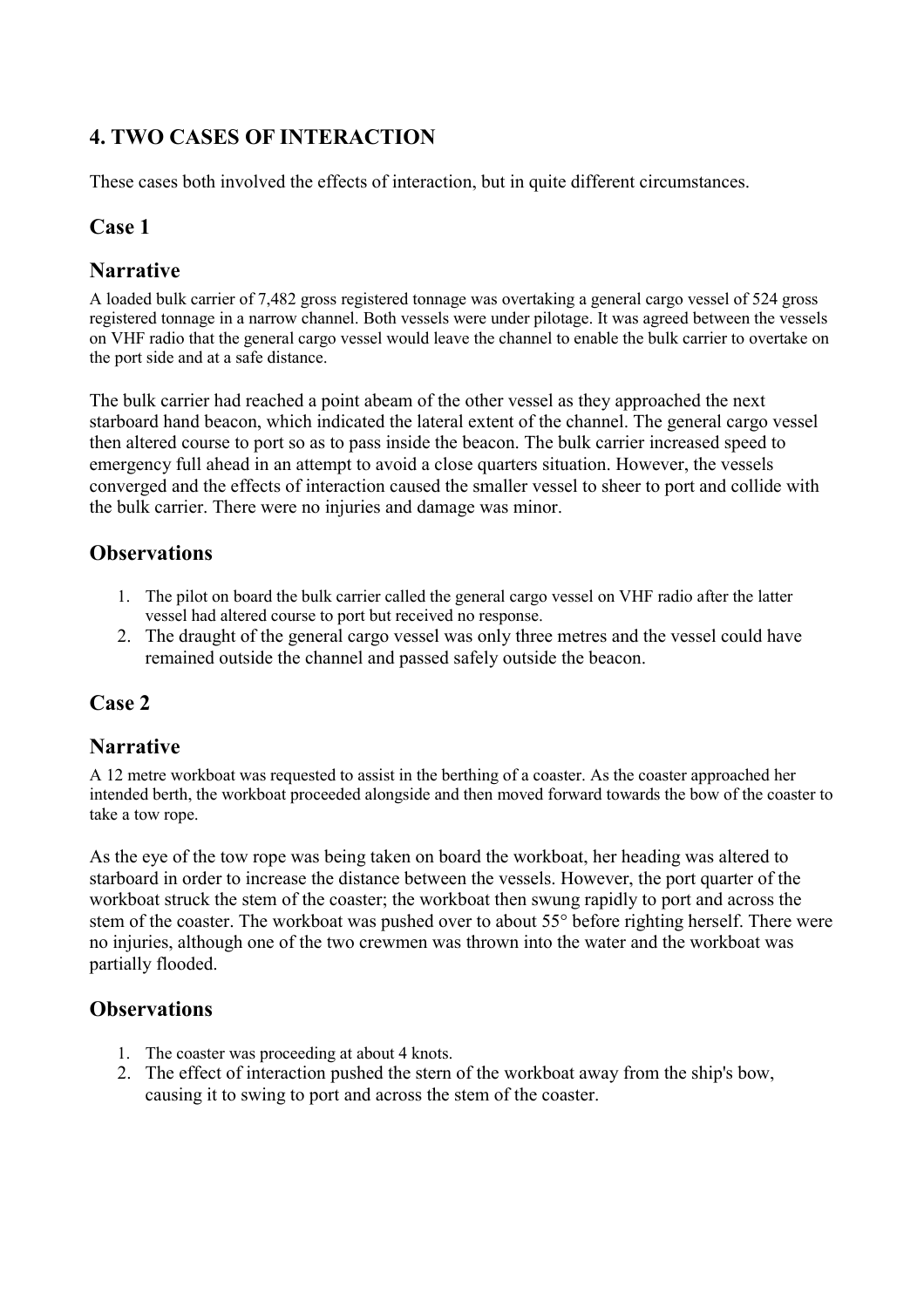<span id="page-9-0"></span>Merchant Shipping Notice No M.930 is entitled "Interaction Between Ships". The Notice provides advice on the causes of hydrodynamic interaction and the measures that can be taken to reduce its effects significantly.

## **Case 1**

Overtaking manoeuvres in a narrow channel should be carried out at slow speed and, having agreed to an overtaking manoeuvre, the vessel being overtaken should be prepared to take further action, particularly if the overtaking vessel is larger and less able to manoeuvre.

## **Case 2**

Berthing manoeuvres with workboats in close attendance should be undertaken at very slow speed for two reasons:

- 1. When a workboat moves forward towards the bow of the larger vessel, there is an initial tendency for her own bow to be deflected away. As she moves further forward, there is then a tendency for her stern to be deflected and for her to develop a sheer towards the bow of the other vessel.
- 2. The flow of water around the bow of the larger vessel causes a consequent decrease in the stability of an attending workboat and there is an increase in the likelihood of capsize if the vessels should make physical contact.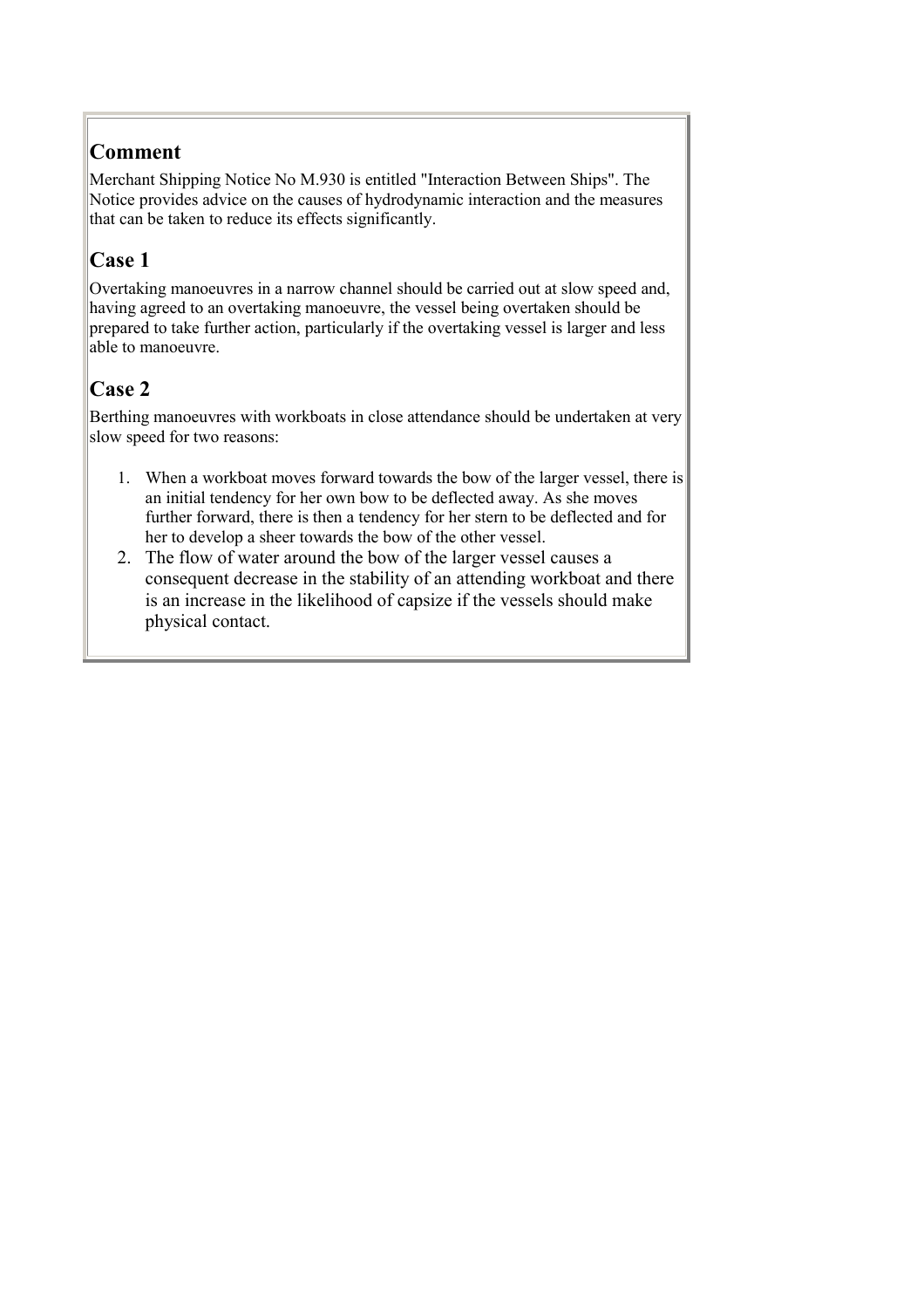## <span id="page-10-0"></span>**5. REPORTED CARGO HOLD FIRE AT SEA**

## **Narrative**

A 1978 built, Panamian registered general cargo vessel of 11,084 gross registered tonnage, had loaded a cargo of baled plastic waste plus a deck cargo of 17 containers on the Continent for the Far East. When close to a UK port, a crew member reported smoke from the ventilator of No 5 hold 'tweendeck starboard. A brief inspection was carried out by the Master who confirmed that fumes were coming from the ventilator and closed the fire flap. The booby hatch for No 5 hold was opened and thin smoke or fumes could be seen. The hatch was re-secured and all drain lines from the hatch sealed with tape. The smoke detecting system for the hold was then switched on but it did not register any alarm. The fire alarm was sounded and the crew went to their fire stations. Preparations were made to use the  $CO<sub>2</sub>$  flooding system whilst fire hoses were rigged and boundary cooling of the hatch and adjacent deck started.

The shore authorities were advised and all hold ventilation shut down. The fire brigade boarded with the pilot and carried out an assessment of the situation whilst the vessel proceeded to her anchorage. A two man fire team equipped with self contained breathing apparatus entered the hold but were unable to progress very far due to the dense cargo stowage. After further consultation, 13 bottles of  $CO<sub>2</sub>$  were discharged into No 5 hold forward, port and starboard upper 'tweendeck and the lower 'tweendeck and a decision made to leave it overnight.

Approximately 16 hours later, the fire brigade re-boarded the vessel and carried out an inspection, a further nine bottles of  $CO<sub>2</sub>$  having been discharged into the hold during the night to maintain the cover. With no apparent sign of smoke, the hatch covers were lifted in sequence until all hatch covers were open. Thermal image cameras failed to find any evidence of a hot spot and with no further sign of smoke or fire, entry was made into the lower hold but no evidence of combustion was found. The hatches were left open overnight with a fire watch and a further entry made the following morning after a number of bales had been removed to give better access. Again no evidence of any fire was found.

- 1. The vessel has four holds forward of the bridge and accommodation, and one hold aft, (No 5) the latter was originally used for refrigerated cargo. No 5 hold has upper and lower 'tweendecks above deep tanks. It is further divided into a forward and aft section with the forward upper 'tweendeck section also divided into port and starboard compartments. There are three hatch openings, one each for the port and starboard upper forward sections and one for the aft section. The hatch covers for these aft hatch openings are insulated hinged steel covers which are operated by the aft derricks.
- 2. The combined smoke detecting and  $CO<sub>2</sub>$  fire extinguishing system, originally fitted when the vessel was built, was tested weekly and had previously been in use during the preceding loaded voyage. The system uses a standard dual pipeline arrangement whereby the same pipes used by the smoke detection unit are also used, via a three-way valve, to discharge CO<sub>2</sub>. Normally the system would be turned on just prior to departure, but on this occasion it had been overlooked. Although turned on for a brief period when the "smoke" was first sighted, no alarm condition occurred. Once the three-way valves had been turned onto the  $CO<sub>2</sub>$  discharge position in anticipation of a rapid discharge, no further smoke test could be carried out.
- 3. The cargo, described as "plastic waste", consisted of bales of assorted film and plastic material in various colours, shapes and sizes. The bales were cube shaped measuring approximately 1.5 metres, slightly compressed, and covered with a thin layer of shrinkwrap. Each bale, whatever the content, weighed about 2.82 tonnes.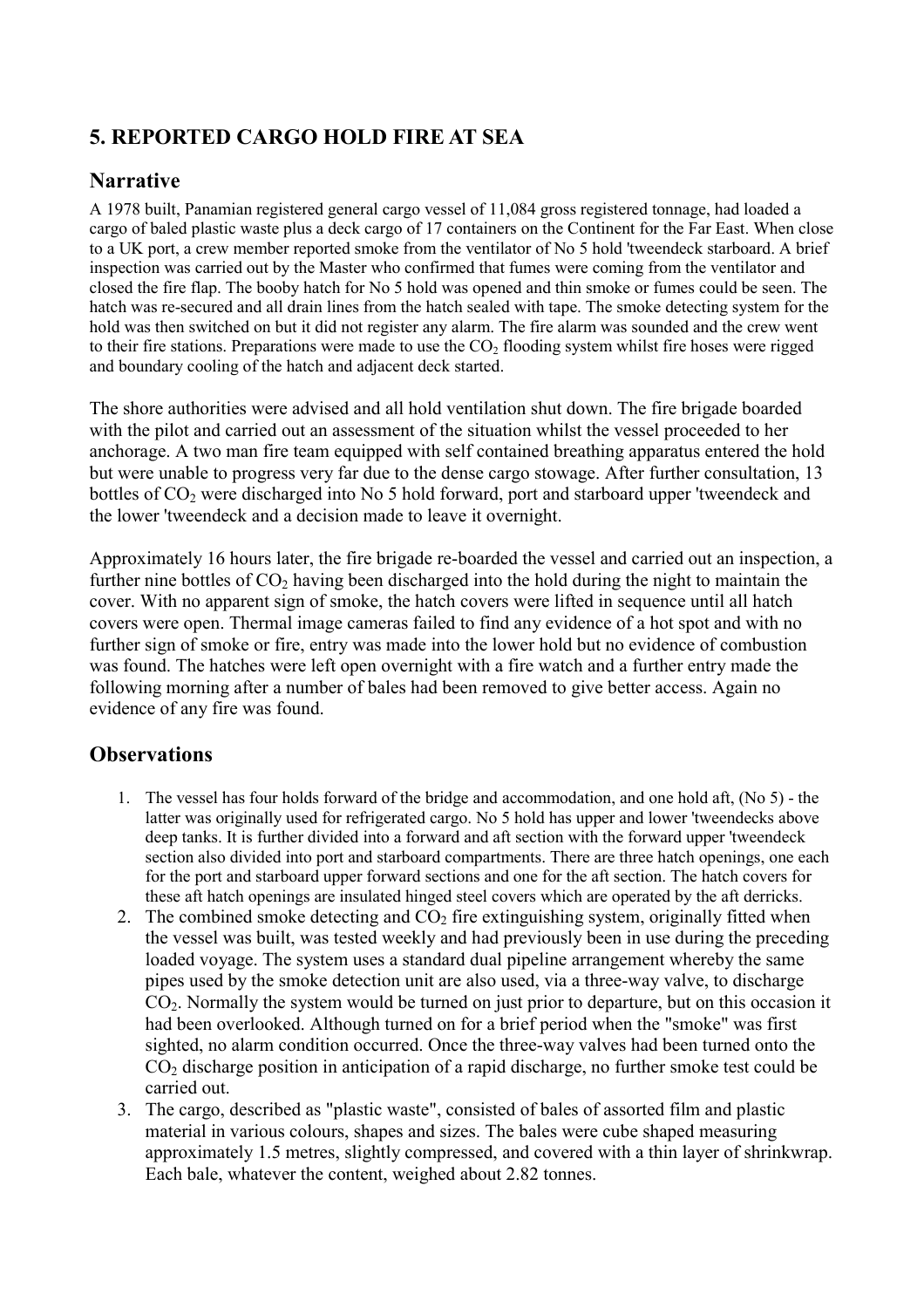- <span id="page-11-0"></span>1. The reported "smoke" was subsequently suspected to be a mixture of steam and/or vapours with entrained rubbish debris. The plastic waste cargo had been stored in the open and was likely to have accumulated a degree of moisture. Once stowed below decks in a warm environment, a rise in the humidity within the hold led to the generation of water vapour in the ventilated air when discharged on deck. Given the nature of the waste, contamination of the air by decomposing particles gave an impression of burning.
- 2. Although the failure to switch on the vessel's smoke detecting system was a serious error, the subsequent actions of the Master and crew on discovering the "fire" were correct and the proper fire fighting procedures were carried out. The vessel was embarking on a 35 day voyage with 34 persons on board and any hesitation on the part of the Master in seeking advice might have had serious implications for the safety of the vessel and crew.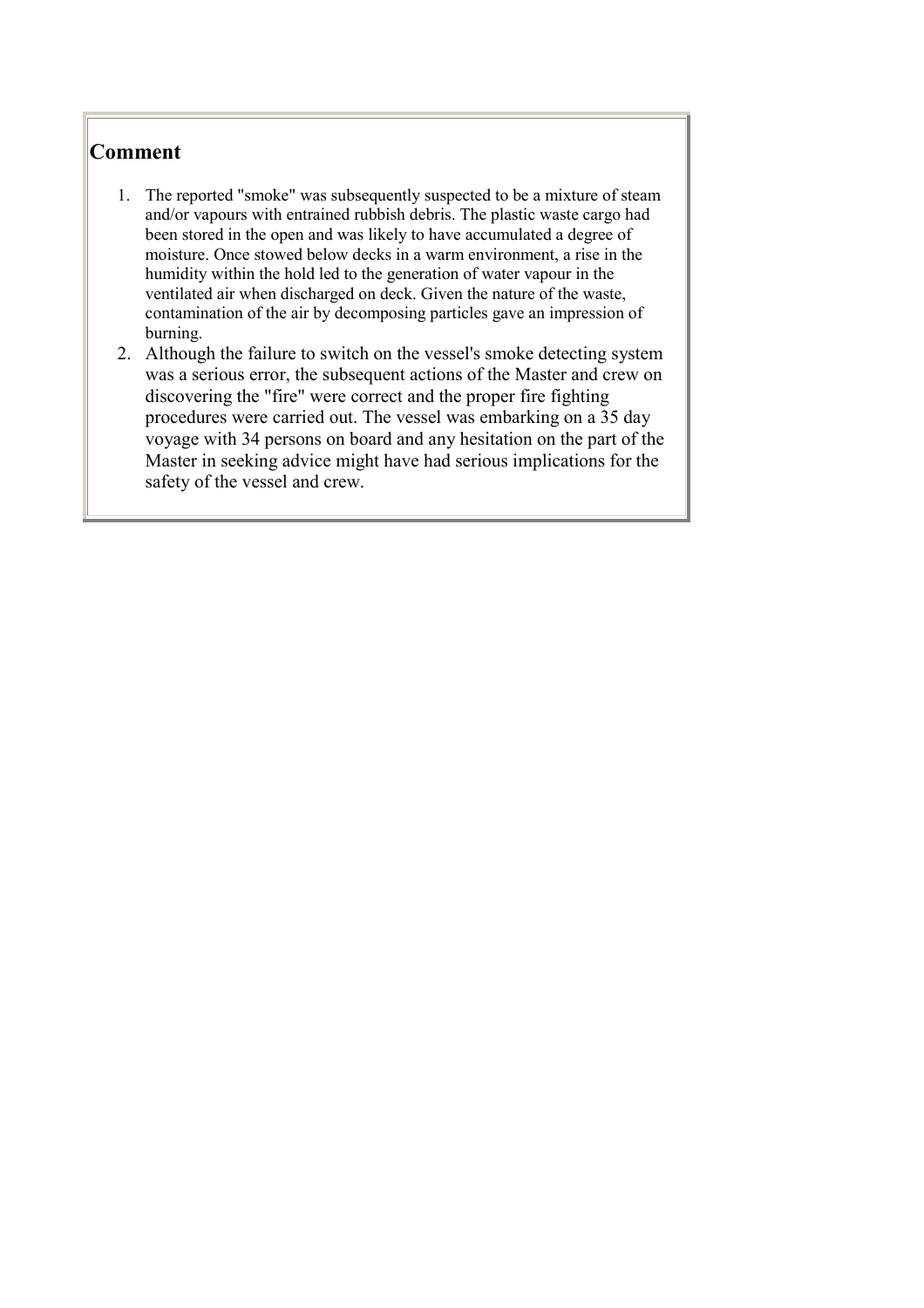## <span id="page-12-0"></span>**6. INHALATION OF HARMFUL FUMES**

#### **Narrative**

A standby safety vessel was attending an offshore installation in the North Sea. A deck rating was undertaking normal cleaning duties in the survivor reception area. In preparation for cleaning the linoleum deck covering, he mixed together a solution of metal cleaner and disinfectant. The mixture gave off ammonia fumes which caused the rating to suffer respiratory difficulties.

He was taken on deck and given oxygen to assist his breathing. Subsequently he was transferred to the offshore installation and then to the mainland for medical observation.

### **Observations**

- 1. Handling precautions were printed on the outside of the metal cleaner container and included the instruction: **"Do not mix with any other materials, except where directed"**.
- 2. The management company has since issued a safety memorandum to its fleet. The memorandum reminds personnel of the need to refer to the product data sheets provided on board or to acquire the necessary information from ashore before using any substance that could be hazardous to health. The memorandum also instructs personnel never to mix substances unless specifically instructed to do so.

- 1. This accident highlights the reason for using substances only as directed. Handling precautions, which were printed on the outside of the metal cleaner container, were either not read or ignored by the rating.
- 2. General advice on the control of substances hazardous to health is provided in Section 1.5 of the "Code of Safe Working Practices for Merchant Seamen".
- 3. Merchant Shipping Notice No M.1520 refers to the more specific advice which is provided in product data sheets to ensure that substances are used in a correct and safe manner. The Notice reminds owners, masters and agents of ships of their duty to ensure that such sheets are provided on board and made available to all crew members who are required to use those substances.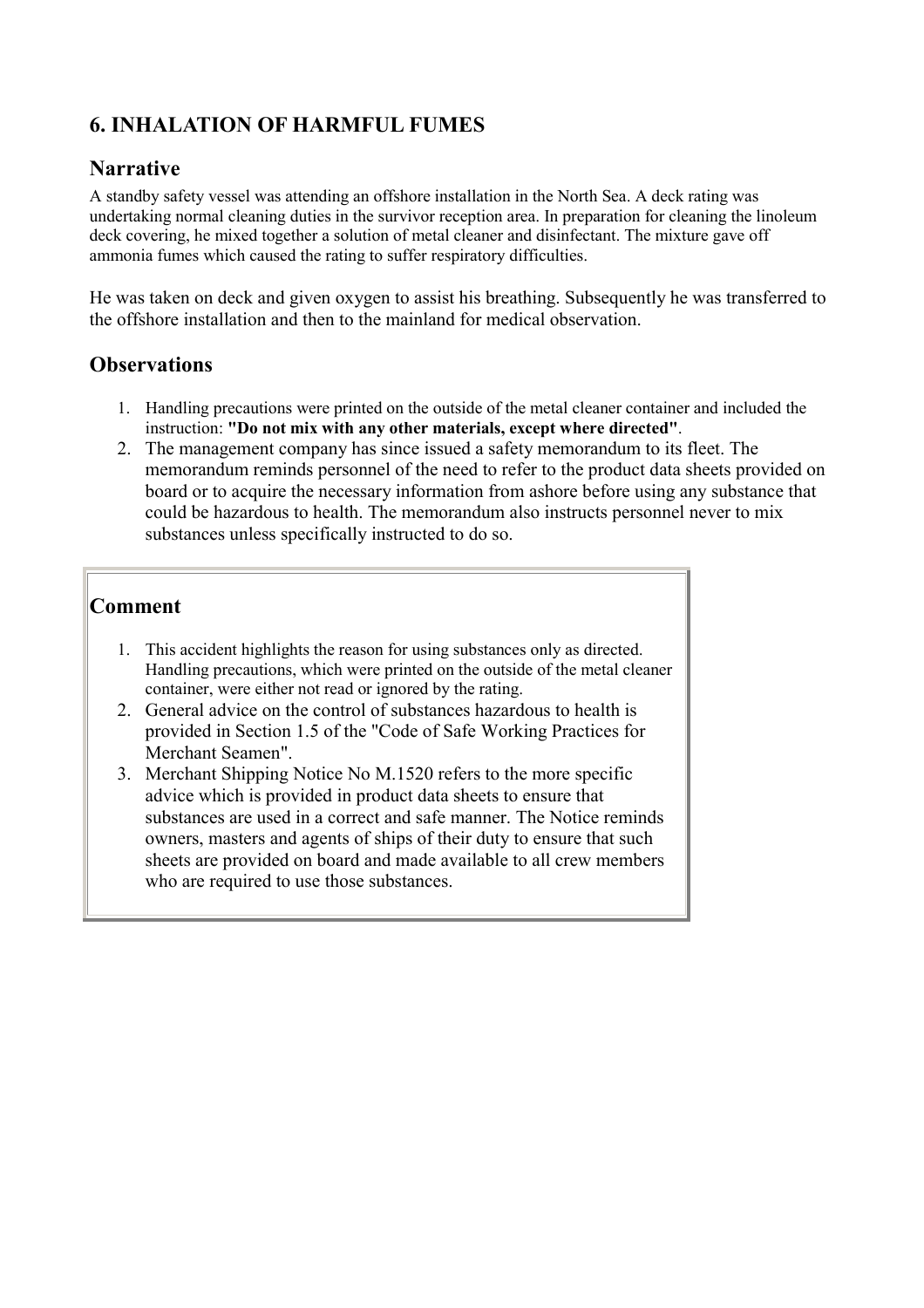## <span id="page-13-0"></span>**7. DUST CLOUD EXPLOSION IN CARGO LOADING EQUIPMENT**

### **Narrative**

A vessel was involved in transporting various materials to and from offshore drilling rigs in the North Sea. On one occasion, a cargo of resin coated proppant material (a coarse aggregate used in the offshore drilling industry) was brought into port and discharged into trucks using a vacuum system. This material was rebagged for offshore use later in the year.

About six weeks later the vessel was moored alongside and preparations made to receive the, by then, bagged material. To load the material the bags were cut open and the contents discharged under gravity into a hopper which fed into the cargo silos of the vessel. A mobile crane was used to lift two bags at a time over the mouth of the hopper where the bags were cut open manually. To assist this process, three dockers stood alongside the hopper to guide the bags into position as well as to cut them open. This loading procedure had been used frequently in the past without incident.

The operation started as programmed, two bags being cut open and the contents discharged into the cargo silos. The next two bags were raised into position and the third bag cut open whilst the fourth bag rested on the side of the hopper. Shortly after the contents of the third bag began to pour into the cargo silo, an explosion occurred. The force of the explosion was sufficient to launch the 100kg hopper six metres into the air with the hopper eventually landing on the quay some ten metres from the ship. Nobody was injured and there was no fire. All loading operations were stopped and various authorities informed. The cause of the explosion was probably a combination of an electrostatic charge generated by the discharging operation and the volume of free dust in the cargo silo/hopper.

Having taken advice, the vessel, hopper and crane were earthed together whilst the dust content in the cargo bin was reduced by attaching a vacuum trunk to the silo during loading. As a further precaution, the hopper was chained down to the vessel and the bags cut open by a spike fitted to the hopper. Once these modifications had been carried out, loading re-started. After two bags had been successfully emptied into the silo a further explosion occurred resulting in a large blue flame coming out of the hopper. Loading operations were stopped whilst further discussions took place. As a result of these discussions, the following was agreed:

- All re-bagged proppant was quarantined.
- Only new proppant to be loaded until further notice.
- Silos to be purged with nitrogen, oxygen content to be less than 8%.
- Samples of re-bagged proppant to be tested.

Tests of the proppant established that this particular batch was off-specification and generated three to four times as much dust as normal.

- 1. The cargo was a ceramic ball type of cargo described as a resin coated proppant. The tests carried out by the manufacturer showed that this particular batch of proppant had a higher tendency to produce dust under high shear conditions than standard batches.
- 2. A further investigation into the possibility of the batch being contaminated by other chemicals was carried out but no contaminants were found.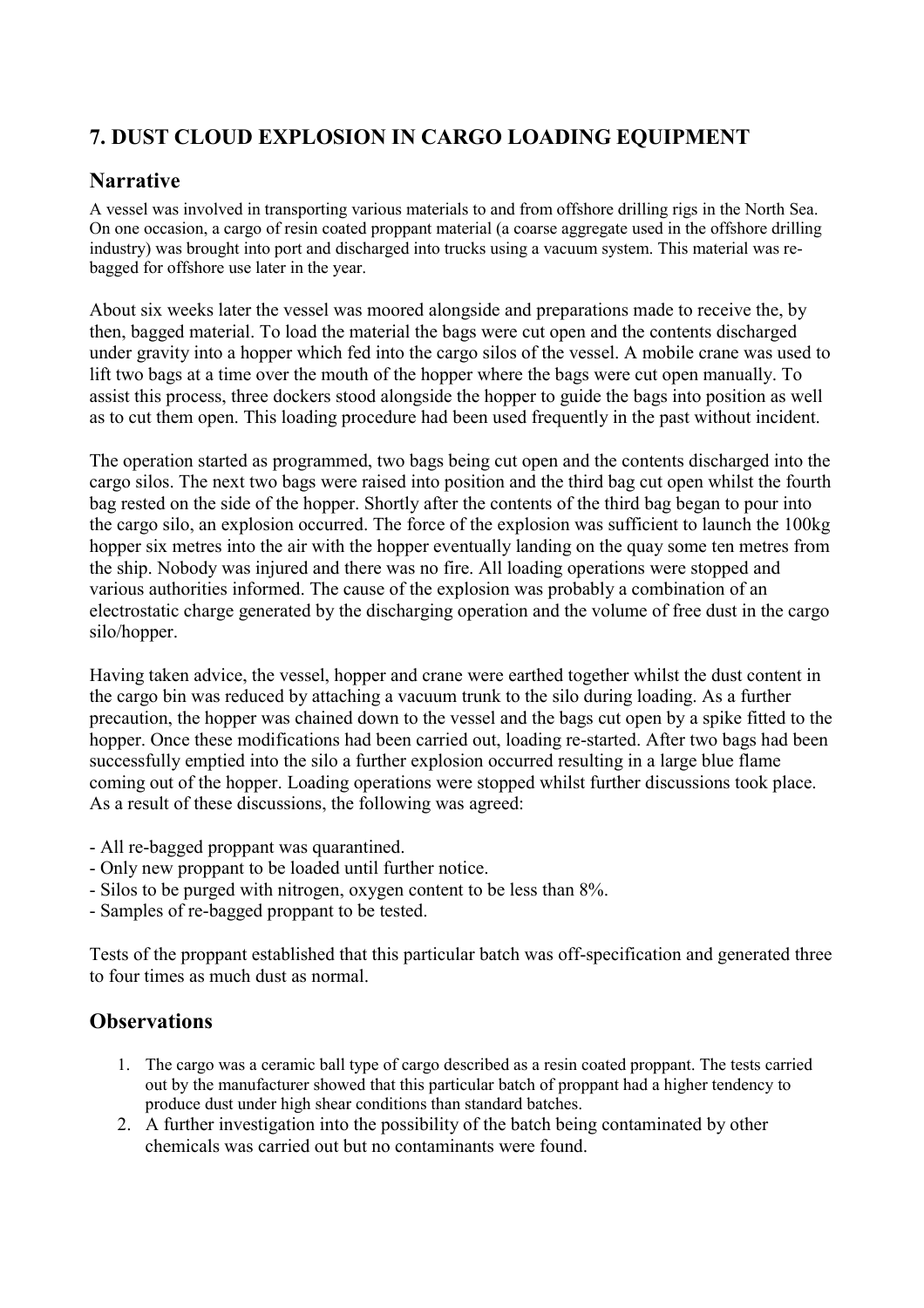<span id="page-14-0"></span>3. The manufacturers have confirmed that new Quality Assurance/Quality Control procedures are now in place which should ensure that off-specification proppant does not enter the supply chain. The loading of new proppant will therefore not require any special procedures as the fuel for ignition (phenolic dust) will not be present.

- 1. This incident highlighted the need for consistent Quality Assurance and Quality Control procedures to be in place during the manufacturing of this material.
- 2. The vessel was to carry a cargo which had been loaded in a similar manner, without a problem, many times before. This incident illustrates the ease with which off-specification cargo can be presented for loading without either the ship's staff or stevedores being aware of the fact.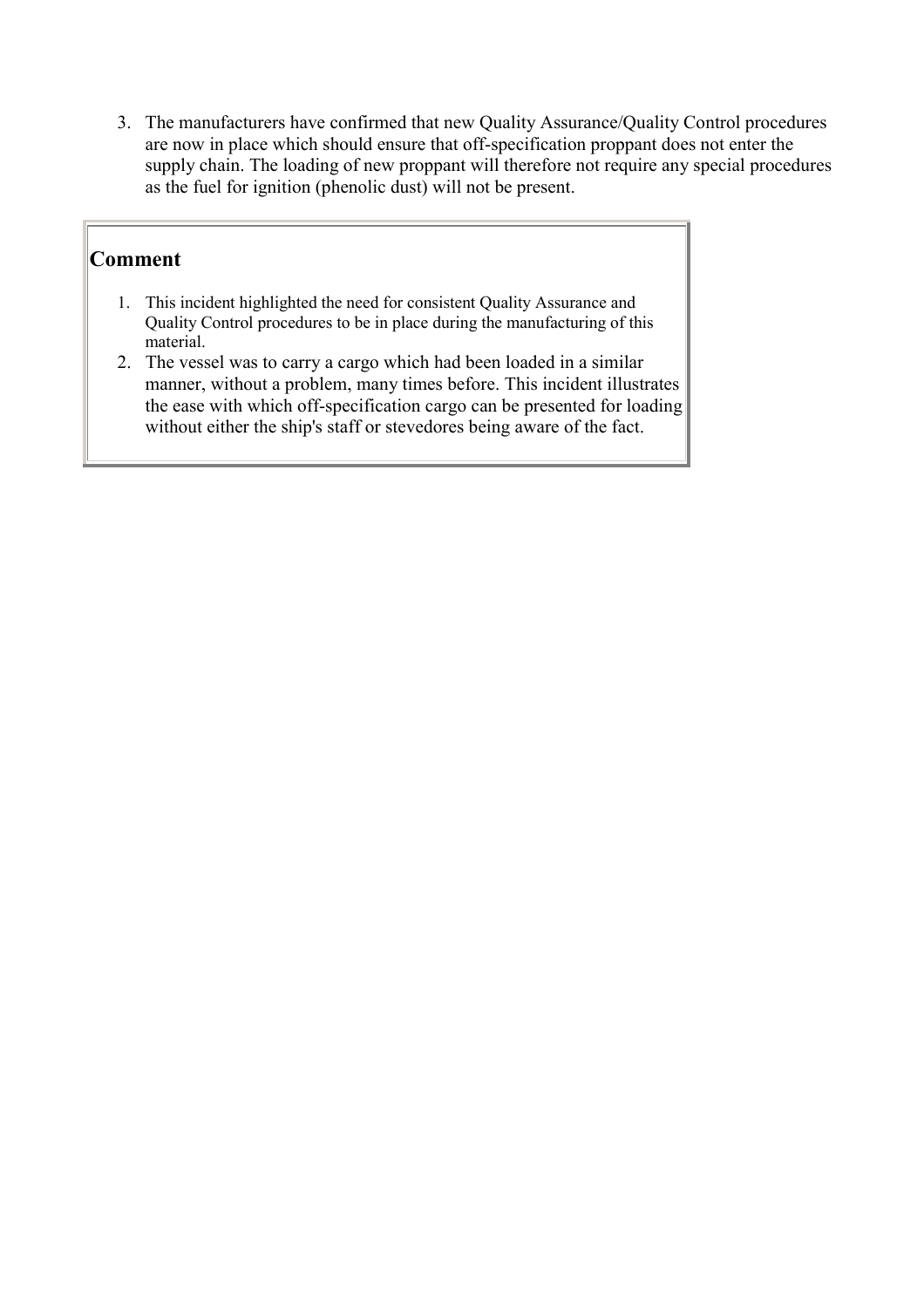## <span id="page-15-0"></span>**8. SEAMAN INJURED WHILE OPENING HATCH COVERS**

#### **Narrative**

The hatch cover sections on a general cargo vessel were being hauled to the forward end of the hatch trackway by means of a chain connected on both sides of the hatch cover to an hydraulically operated gypsy located at the forward end of both hatch trackways. A riding turn developed on the port side gypsy wheel. The hauling was stopped while a seaman attempted to clear the riding turn manually using a hatch bar. The haulage chain, which was still under tension, suddenly jumped off the gypsy wheel and caused the hatch bar to strike the seaman, fracturing his lower arm.

#### **Observations**

- 1. The riding turn was probably caused by unequal tension in the haulage chains, as the port chain was more slack than the starboard chain.
- 2. The haulage chains were adjusted and the crew instructed to walk back the chain if a riding turn developed in the future, rather than attempt to free it while under tension.

#### **Comment**

Operational short-cuts can often jeopardise safety.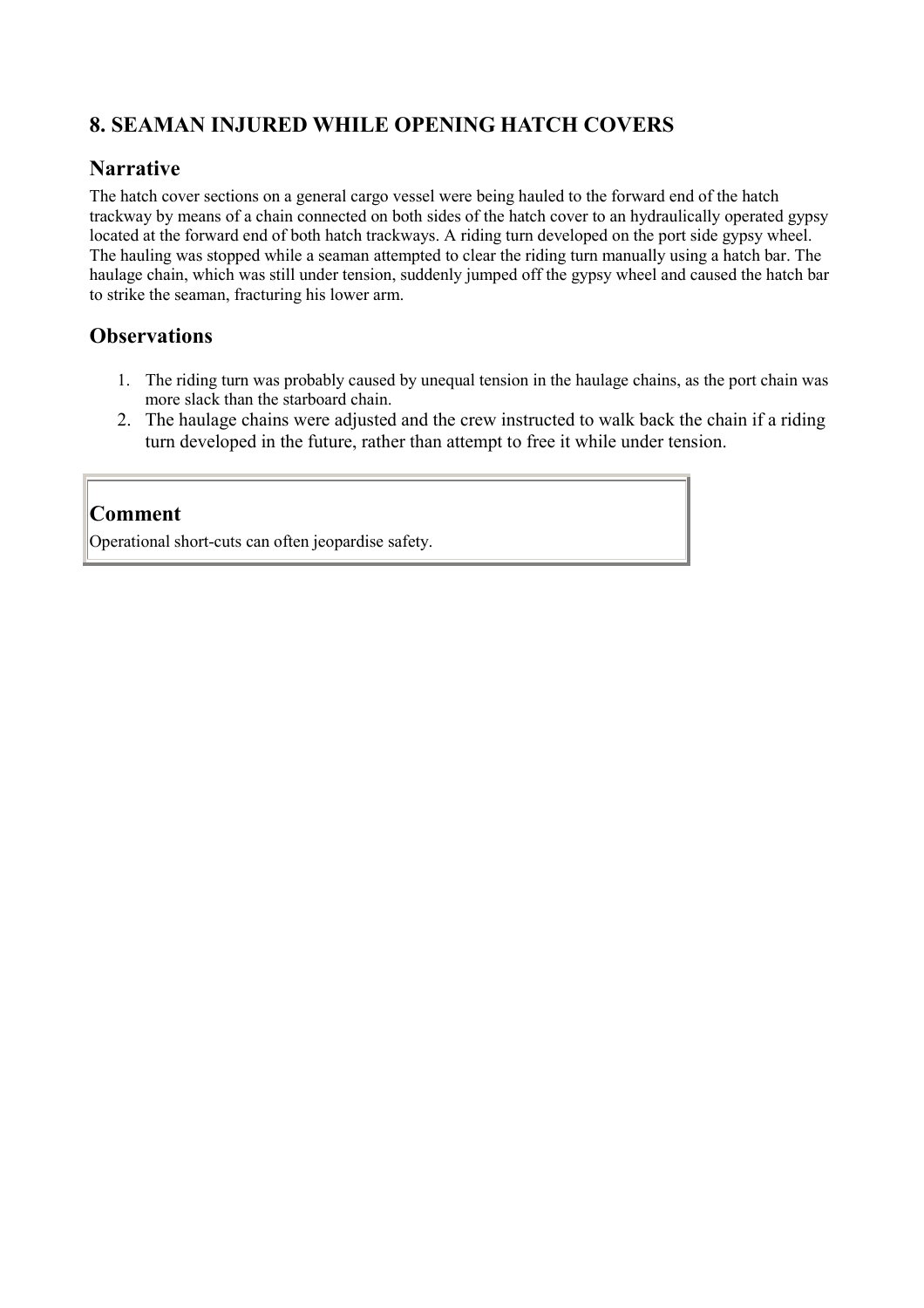## <span id="page-16-0"></span>**9. MOORING BOAT CAPSIZES**

## **Narrative**

A vessel of 9,000 gross registered tonnage was manoeuvring alongside a berth under pilotage, but without tug assistance. The intended berth was between another vessel and a floating pontoon. Two headropes were run ashore by the forward mooring boat. The pilot then called in the stern mooring boat to run the after backspring, since the tide was from ahead. However, before this could be done, the vessel started to be set astern and the pilot instructed the stern mooring boat to keep clear because he was about to use the main engines.

The vessel was manoeuvred ahead and the pilot again called in the stern mooring boat. However, difficulty was experienced in securing the two headropes ashore and the vessel started to drift astern again. The pilot was unable to see the stern mooring boat but assumed that the boat was clear of the propeller. He then used the main engines again to manoeuvre the vessel ahead.

The resultant wash from the propeller caused the stern mooring boat to capsize. One of the two crewmen was thrown into the water but the other managed to climb from the upturned hull onto the floating pontoon. Both men were uninjured.

### **Observations**

- 1. There was only 15 metres clearance at each end of the vessel when she was finally berthed alongside.
- 2. The pilot gave no instruction to the stern mooring boat to keep clear before using the main engines for the second time.
- 3. The man who entered the water was fortunately wearing a self-inflating life-jacket, which operated satisfactorily. He was able to grab hold of the safety rail on the boat's cabin.
- 4. By the time the vessel's engine was stopped again, the boat had heeled to about 90° and was seventy per cent submerged. It later righted itself. The bilge pump was still operable and was used to remove some of the water from the engine compartment.

- 1. The pilot failed to confirm that the stern mooring boat was clear of the propeller because he considered that any delay in using the main engines would result in the vessel contacting the floating pontoon astern.
- 2. Positive confirmation that mooring boats are clear of the propeller should always be received before the main engines are used.
- 3. The accident demonstrates the prudence of wearing an inflatable lifejacket when engaged in mooring boat operations.
- 4. It is probable that a single head rope could have been secured quickly, which would have enabled the vessel to be held against the tide without further need of the main engines.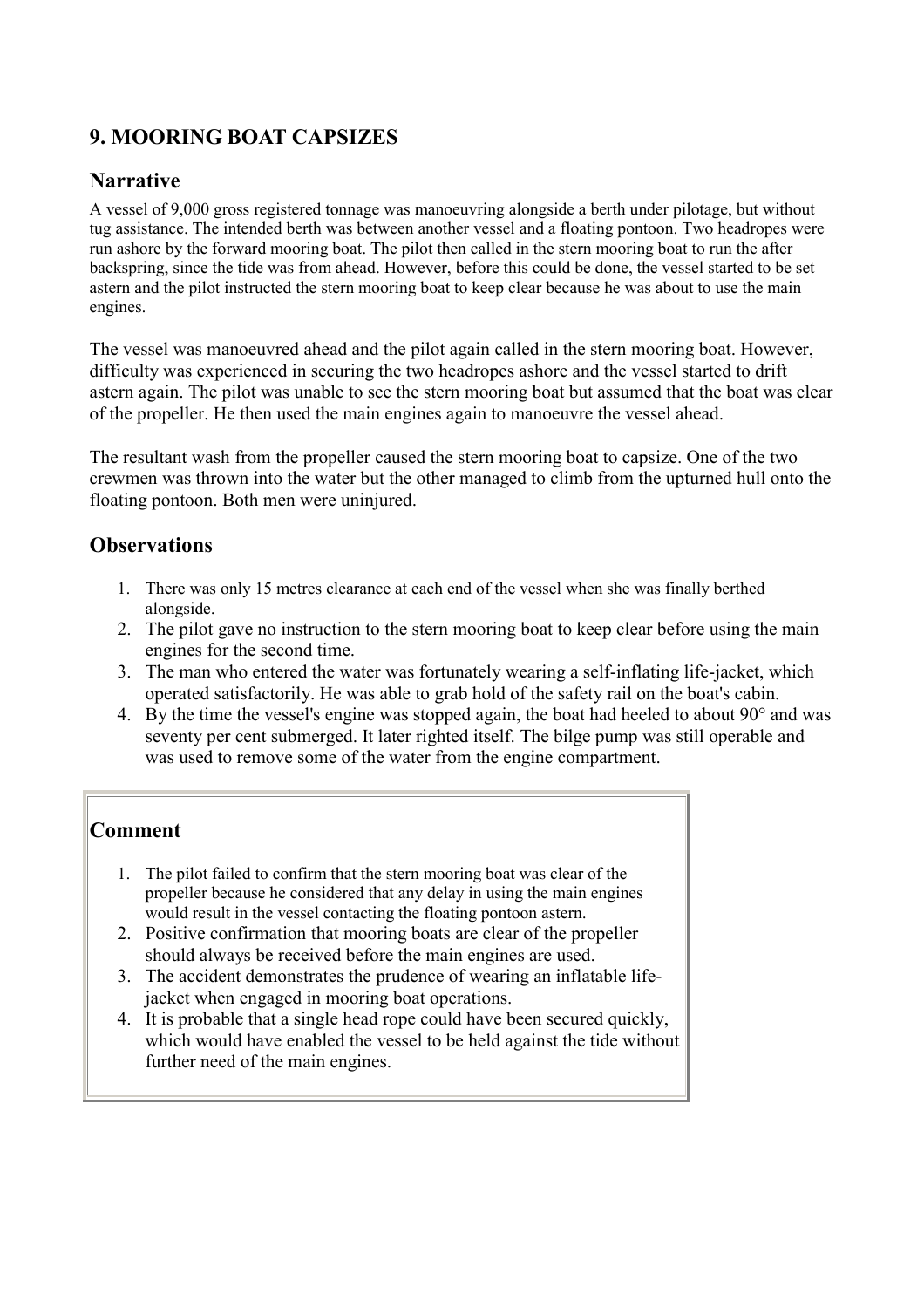## <span id="page-17-0"></span>**10. PLEASURE YACHT COLLISION WITH FERRY CAUSED BY INTERACTION**

#### **Narrative**

A pleasure yacht was proceeding to sea along the starboard side of a narrow river channel ahead of an outward bound passenger/Ro-Ro cargo ferry. The ferry increased speed and started to overtake close to the yacht's port side. The yacht's bow initially sheered to starboard and then rapidly to port. She then moved bodily to port as maximum helm was applied in an attempt to bring her back onto her original course. The helm had no countering effect and the yacht's bow collided with the stern of the ferry.

- 1. The overtaking manoeuvre was carried out at close range in order to allow sufficient sea room for an inward bound vessel to safely pass on the port side of the ferry.
- 2. The ferry gave no prior indication that she intended to overtake the yacht.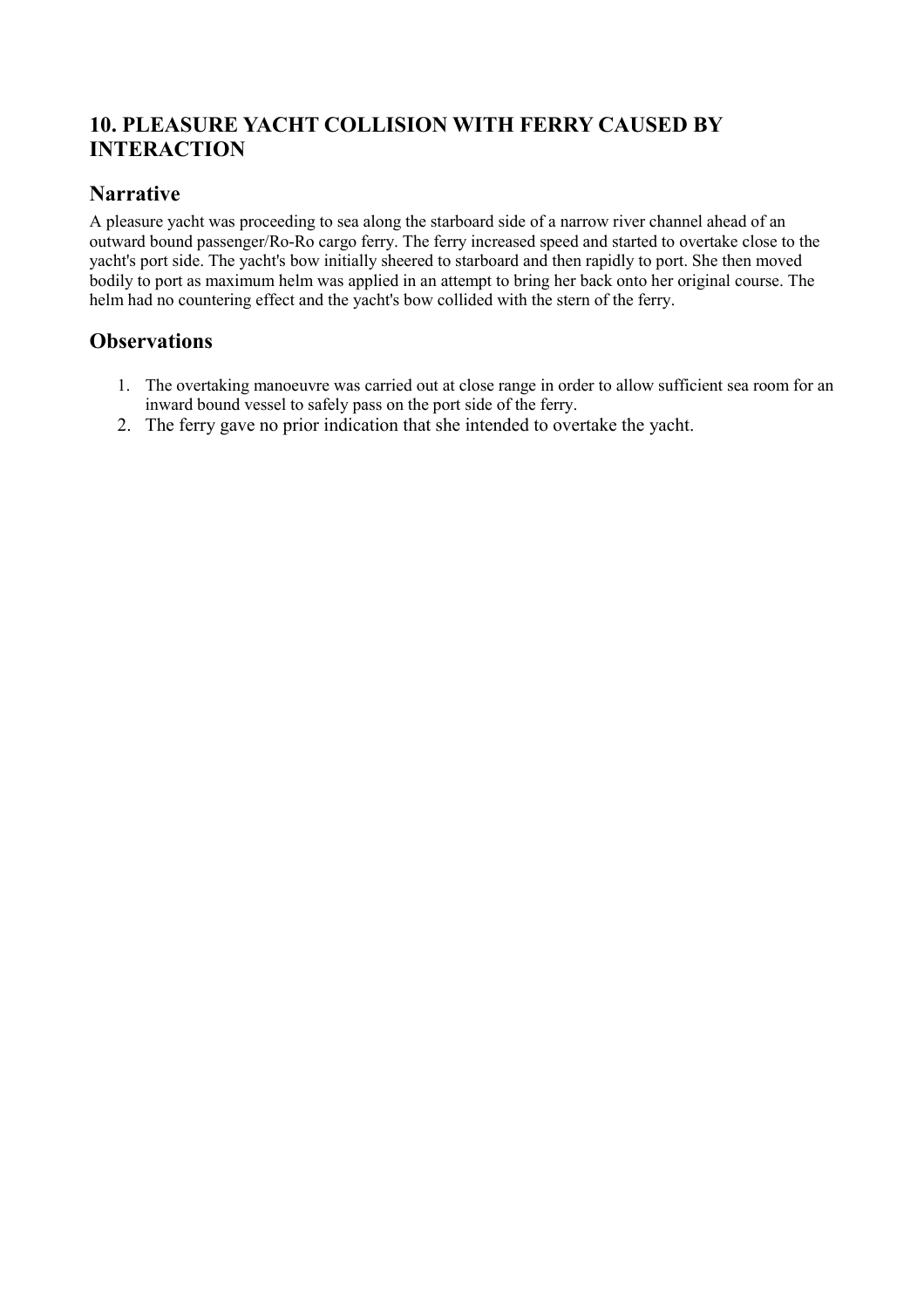- <span id="page-18-0"></span>1. The ferry was an overtaking vessel and, as such, was required to keep out of the way by Rule 13(a) of the Collision Regulations.
- 2. In order to comply with Rule 8(d), the action taken by the ferry should have been such as to result in passing at a safe distance. The simultaneous passing of an inbound vessel caused the ferry to overtake the yacht at close range. In order to avoid such an occurrence, the ferry should have delayed her intended overtaking manoeuvre by reducing her speed in compliance with Rule 8(e).
- 3. The ferry should have indicated her intention to overtake the yacht in accordance with Rule 9(e) of the Collision Regulations. The yacht would then have had the opportunity of taking appropriate action to permit safe passing of the ferry.
- 4. The effects of the overtaking manoeuvre on the movement and handling characteristics of the yacht suggest that the collision was caused by hydrodynamic interaction between the vessels. The advice provided in Merchant Shipping Notice No M.930 was not followed by either vessel.
- 5. Merchant Shipping Notice No M.930 provides information with respect to interaction between ships which are attempting to pass one another at very close range. The Notice emphasises that interaction is most likely to prove dangerous when two ships are involved in an overtaking manoeuvre and that the smaller of the two ships will feel the greater effect.
- 6. The Notice continues to point out that it is important that the passing is carried out at a low speed and that an overtaking ship should only commence an overtaking manoeuvre after the ship to be overtaken has agreed to the manoeuvre. The speed should be sufficient to maintain control adequately but be well below maximum so that in an emergency extra power is available to aid the rudder if necessary.
- 7. The pressure fields which exist around a vessel are explained and the Notice advises that the effects of these pressure fields can be significantly increased where the flow of water round the ship is influenced, among other factors, by the boundaries of a narrow channel and by an increase in vessel speed.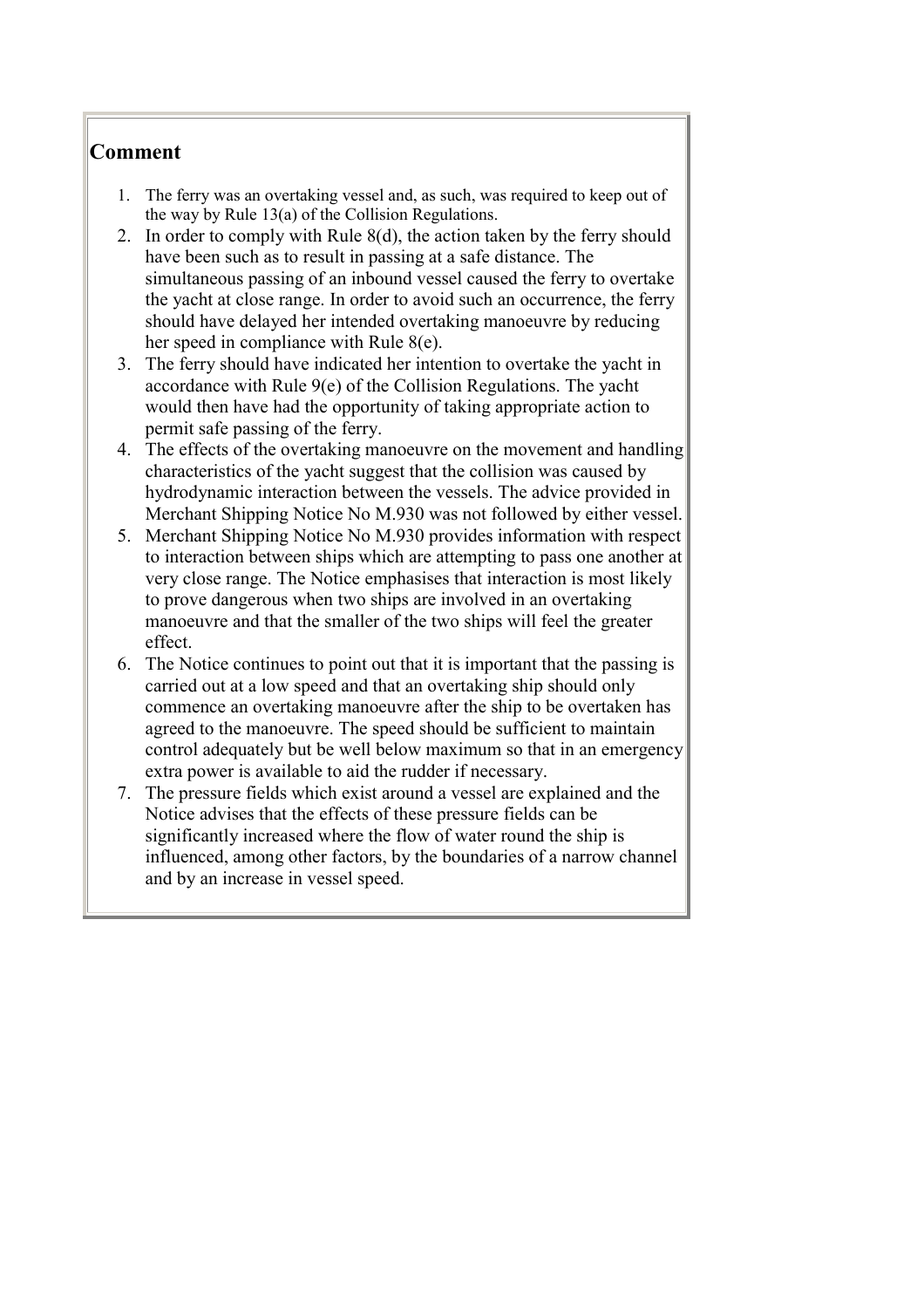## <span id="page-19-0"></span>**11. FATALITY ON A TUG**

### **Narrative**

A tug was one of several engaged in assisting the berthing of a tanker. A tow rope was led from the towing hook of the tug to the centreline at the stern of the tanker. A bridle wire was led from a winch through a swivel block, located at the stern of the tug, to a saddle attachment positioned around the tow rope.

The manoeuvring operation reached a stage when the use of the bridle arrangement was no longer required. Two crew members left the wheelhouse in preparation to retrieve the bridle wire. One of them proceeded to a position on the after working deck between the leads of the tow rope and the bridle wire.

The bridle wire was slackened from a control position located in the wheelhouse. Slackening of the bridle wire caused the saddle attachment to slide rapidly down the tow rope which, in turn, caused the bridle wire to strike and kill the crew member.

### **Observations**

- 1. On being instructed to retrieve the bridle wire, the crew members had both been expected to wait until the bridle wire had become slack before proceeding onto the after working deck.
- 2. The position taken up by the deceased on the after working deck was visually obscured to both the tugmaster and the bridle wire winch operator when at their respective control positions in the wheelhouse.

- 1. The deceased, having prematurely proceeded onto the after working deck, unnecessarily placed himself in a hazardous situation.
- 2. The tugmaster and the bridle wire winch operator were both unaware of the hazardous location of the deceased on the after working deck when the bridle wire was slackened.
- 3. The circumstances of this accident highlight the potential danger which exists when the design of the vessel obscures the winch operator's field of vision. In such circumstances it is essential that effective means of communication are both established and utilised.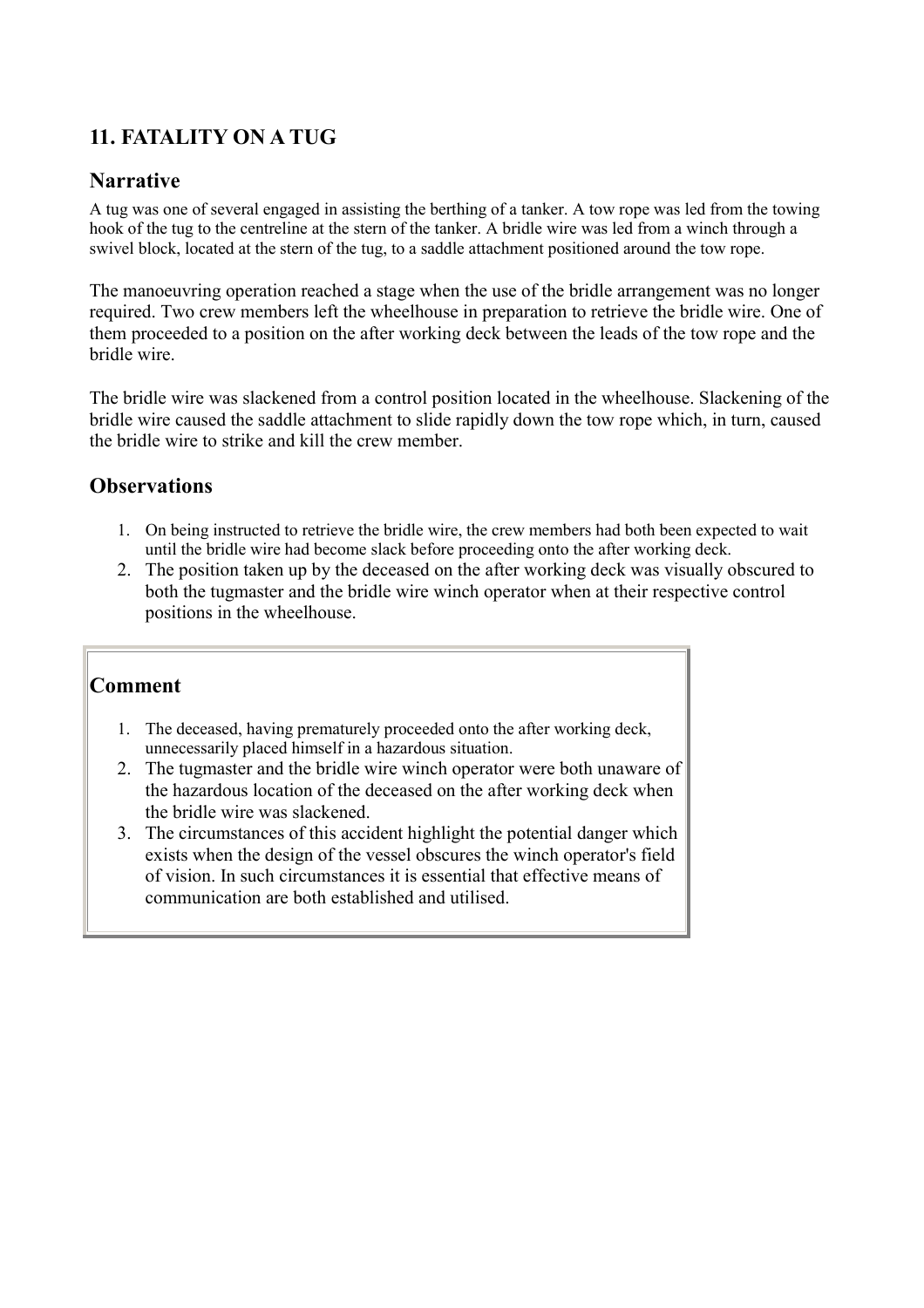## <span id="page-20-0"></span>**12. FAILURE OF AIR INLET VALVE UNDER PRESSURE**

## **Narrative**

A 2,233 gross registered tonnage specialised carrier was moored alongside for main engine trials. In preparation for the trials the forward and aft air receivers inlet valves were opened and the air compressors started. When both air receivers had reached their maximum working pressure of 20.7 bar, the air compressors were stopped.

After closing the valve on the aft receiver, the Second Engineer started to close the inlet valve on the forward air receiver. Just before the valve was fully closed, there was a loud noise and the inlet valve assembly blew out of the valve block, catching the Second Engineer's gloved hand a glancing blow. The valve assembly then bounced off the aft air receiver and narrowly missed the Second Engineer's body. The safety plate fitted on the valve was bent through 90° by the valve as it was blown out.

## **Observations**

The inlet valve assembly was subsequently found approximately two metres from the aft air receiver, alongside an adjacent pump. The screw thread on the valve body was found to be badly worn and covered with a copious amount of P.T.F.E. tape and jointing compound.

- 1. Regulation 20 of the Merchant Shipping (Cargo Ship Construction and Survey) Regulations 1984, (SI No 1217) states categorically that every pressure pipe or fitting shall be maintained in an efficient condition. Clearly this valve was not.
- 2. There can be no doubt that "repairs" of this nature on any pressure vessel are extremely dangerous and it was fortunate that the Second Engineer did not suffer serious injury or even death. This incident reemphasises the need for constant vigilance during repair periods so that any work undertaken is to manufacturer's requirements, complies with all regulations, and is to the highest safety standards.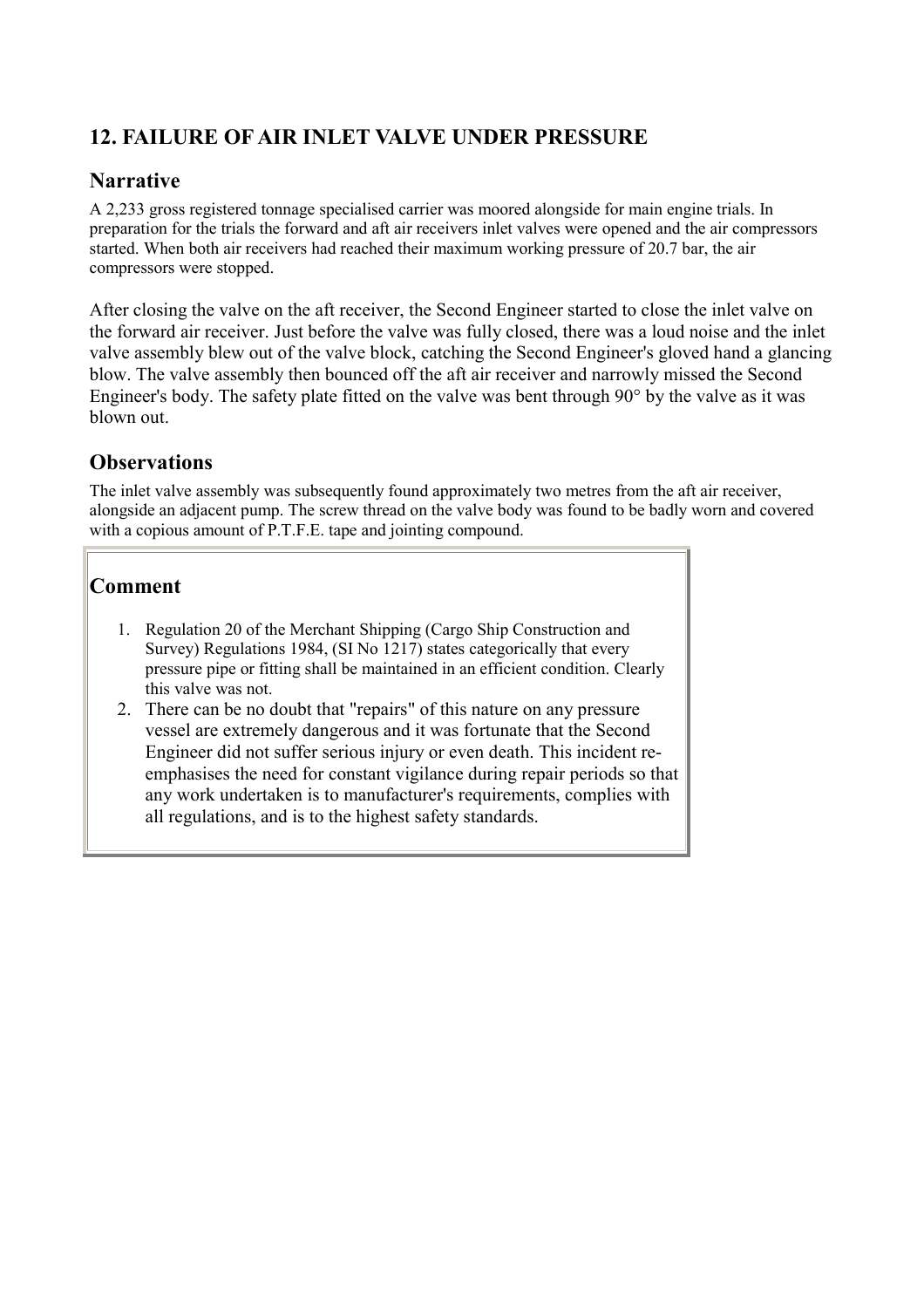## <span id="page-21-0"></span>**13. CREWMAN INJURED BY UNGUARDED MACHINERY**

### **Narrative**

A crew member was engaged in cleaning duties and general maintenance in the engine-room. He was drawn by his clothing into an operational pump, which was located below floor plate level, and fractured his leg.

### **Observations**

- 1. The crew member was wearing cotton track suit trousers.
- 2. The pump was unguarded.

- 1. Although the pump was located below floor plate level, its operation at that time presented a hazard to the crew member.
- 2. Fishing vessel owners should be aware of Rule 17(1) of "The Fishing Vessels (Safety Provisions) Rules 1975" which states that machinery shall be installed and protected so as to minimise any danger to persons on board.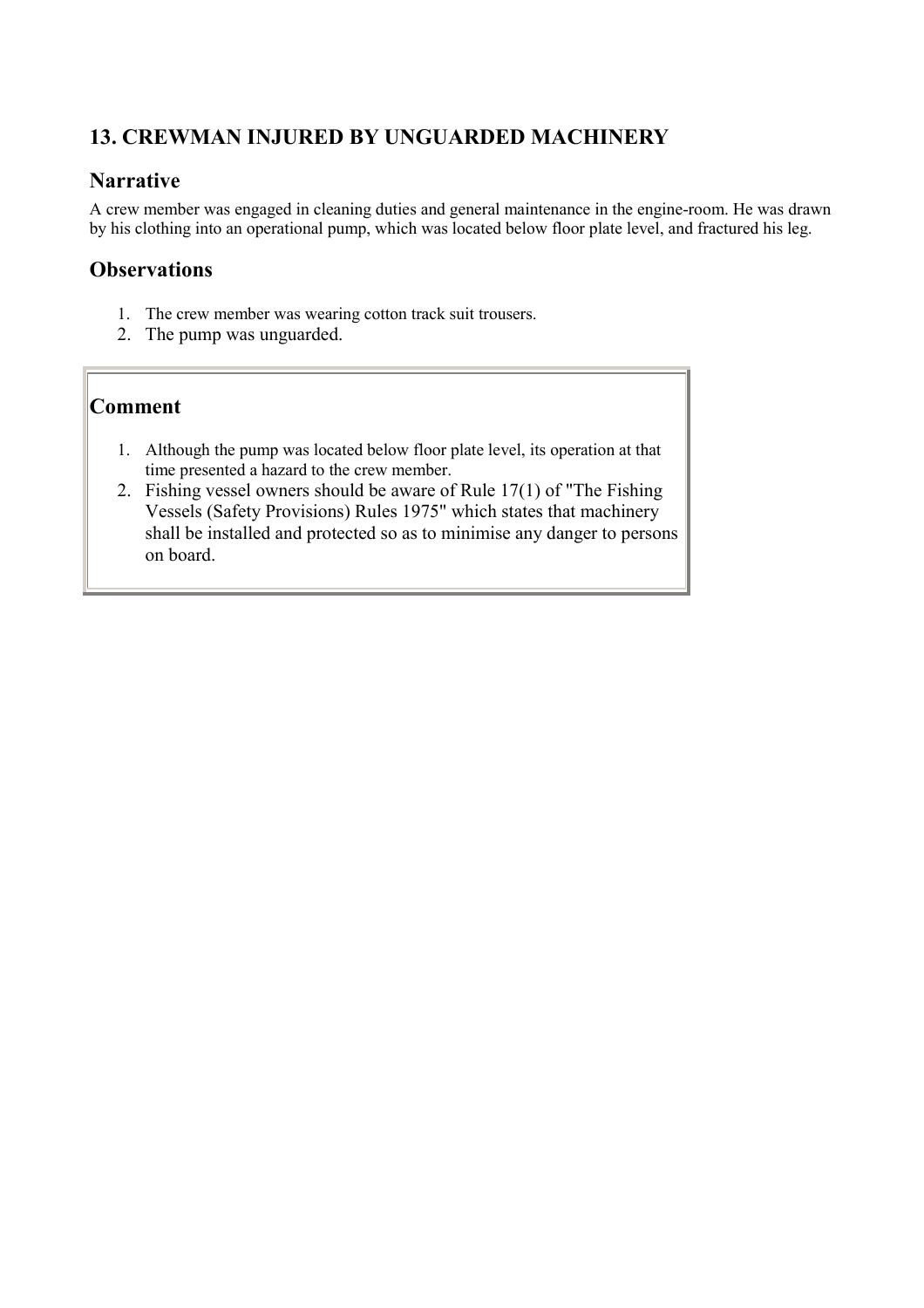## <span id="page-22-0"></span>**14. ENGINE FAILURE AND EVENTUAL LOSS OF VESSEL**

## **Narrative**

A 22 metre fishing vessel sailed from her home port in south-westerly force 5 winds and squally rain showers with moderate seas and poor visibility. When the vessel was about half a mile out of the port, the main engine stopped due to water contaminated fuel. Attempts were made to re-start the engine by draining the fuel lines, clearing the fuel filter etc but the engine failed to start.

The anchor was let go in an attempt to stop the vessel drifting, but it did not hold. The vessel eventually grounded on rocks and was extensively damaged. The Skipper contacted the Coastguard and the local lifeboat was launched. Half an hour after grounding all the crew had been rescued. The weather then deteriorated preventing any examination of the vessel over the next few days. When eventually boarded, an investigation was carried out on the vessel's fuel system to establish the possible cause of the contaminated fuel.

Because of the extensive damage to the vessel she was declared to be a constructive total loss.

### **Observations**

- 1. The crew correctly identified water contaminated fuel as the cause of the engine failure but despite repeated attempts to remove the contamination by draining sections of the fuel line, they were unable to re-start the main engine.
- 2. The engine fitted to this vessel had a fuel system which absorbs considerable heat from unit injectors and the surrounding jacket water. In order to maintain engine performance at its optimum point, the fuel temperature must not exceed 66°C, and a sea water cooled heat exchanger was fitted to the fuel system.
- 3. It is probable that corrosion had occurred within the heat exchanger allowing cross contamination, and with the vessel dragging anchor the crew had insufficient time to identify the source of the problem and to take corrective measures.

## **Comment**

This incident illustrates how important it is to carry out a thorough check of the main engine and auxiliary systems prior to putting to sea.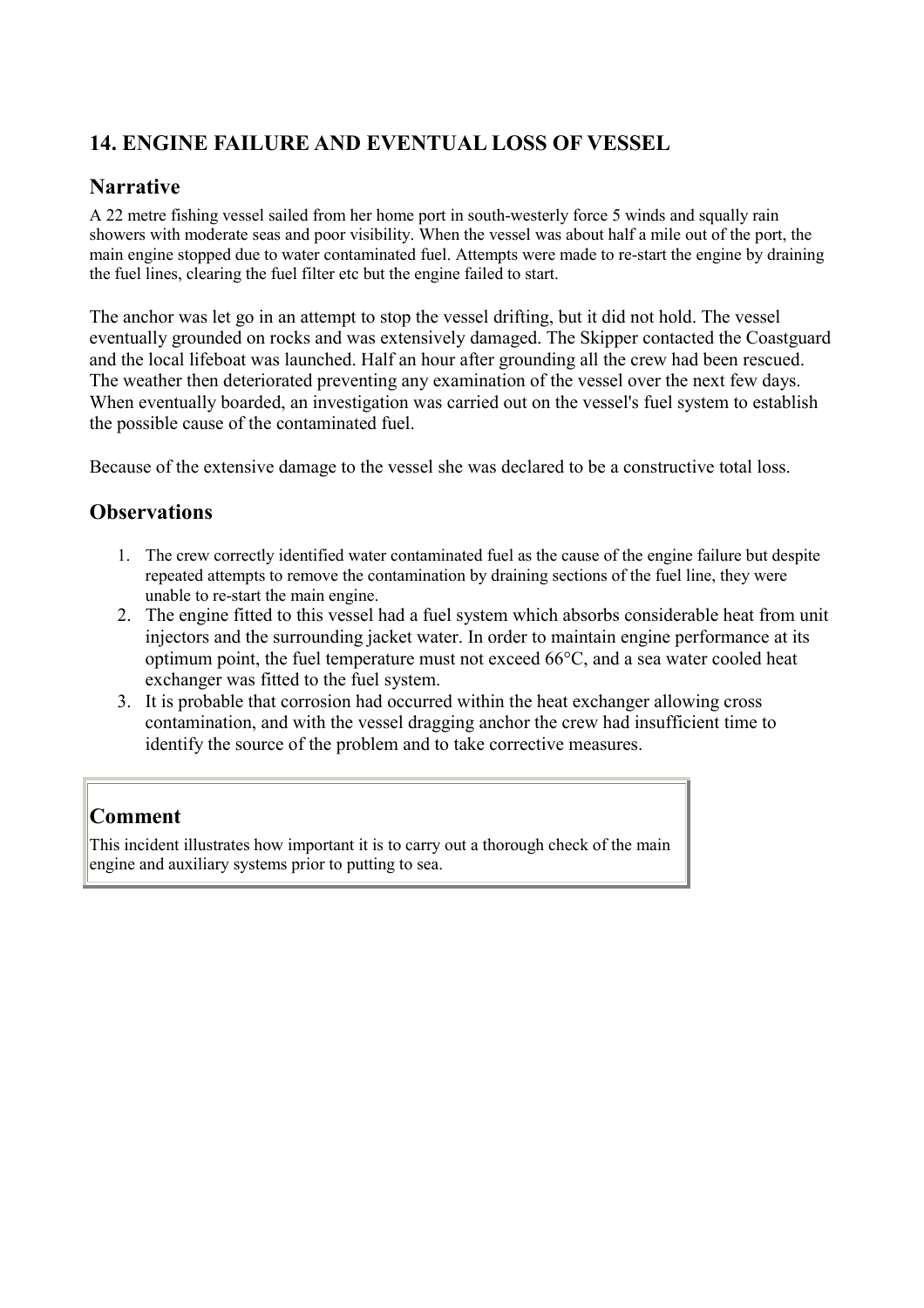## <span id="page-23-0"></span>**15. FISHERMAN LOST OVERBOARD**

#### **Narrative**

The crew of a 23 metre crabber were hauling in a fleet of pots during the late evening in heavy weather and snow storms. The four crew men were stationed on the working deck with the starboard hauling hatch open, while the Skipper manoeuvred the vessel from the starboard side of the wheelhouse.

The vessel pitched heavily and the back rope, on to which the crab pots weresecured, and which was normally led through the lead block onto the hydraulic hauler, came off the hauler. At the same time the pot which had just been placed on the table, was suddenly pulled back overboard before it could be released. As the pot went overboard it knocked one of the fishermen, who had been standing with his back to the hauling hatch, into the sea.

The Skipper immediately put the engines into neutral, and he and the owner, who was on board, were going to throw lifebuoys into the sea to act as markers, but found they could not because the lifebuoys had been tied in place.

Having cut free the back rope, the vessel was turned around and because difficulty was experienced in manoeuvring close to the man overboard (the propeller pitch control cable had come adrift), the Skipper, who had by then managed to free a lifebuoy, jumped into the sea with it. He swam 20 metres to the fisherman who was floating face down in the water, managed to turn him on to his side and tow him back towards the vessel. A rope was thrown to the Skipper but he was unable to hold on to both the rope and the fisherman. Unfortunately the fisherman was lost.

The Coastguard had been alerted and it had been hoped that the Skipper, who was suffering from hypothermia, would have been lifted off by helicopter, but due to the atrocious weather conditions this was not possible. The crew managed to warm the Skipper and keep him in a stable condition until the vessel arrived in port some five hours after the accident. An ambulance met the vessel and the Skipper was taken to hospital.

- 1. At the time of the incident, the vessel was experiencing weather of force 8 to 9 with snow showers. The vessel was moving heavily, and the combination of rolling and pitching acting on the back rope, still effectively anchored to the sea bed, caused it to pull the loaded crab pot back over the side. The fisherman was probably off balance due to the vessel's movement and the blow to his upper body from a loaded crab pot knocked him backwards towards the open hauling hatch and into the sea.
- 2. The Skipper's immediate reaction in putting the vessel's engine into neutral and the subsequent actions of the owner and the rest of the crew were correct under the prevailing circumstances. Although both of the lifebuoys ready to hand were secured in place by string, it is unlikely that, given the weather conditions, the immediate deployment of a lifebuoy would have affected the final outcome.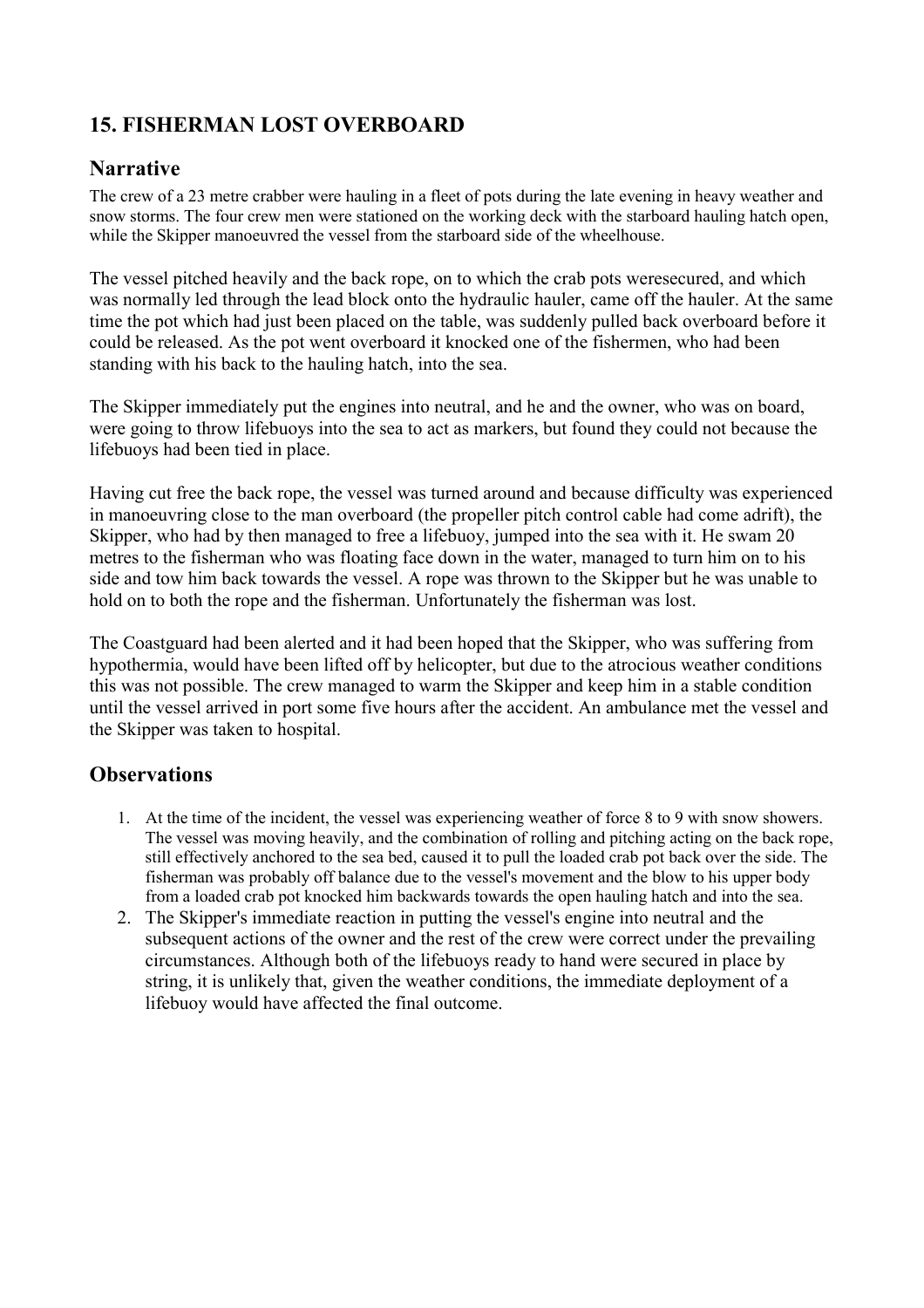- <span id="page-24-0"></span>1. When a potting vessel with a working side hatch is moving about in a seaway with the occasional wave coming inboard, the position from which the "lifting" operation is carried out is often slippery and unstable. It would be prudent for any crewman working on deck under the conditions described above to wear a safety harness (or belt with shock absorber) attached to a lifeline, see the Marine Safety Agency's booklet "Fishermen and Safety" - Other Dangers, and also Merchant Shipping Notice No M.1195. To avoid movement restrictions, an inertia clamp device could be fitted. In any case a fisherman working at the "lifting" position should wear a safety belt or harness fitted with a ring to allow quick and easy attachment of a rope.
- 2. When work is being carried out overside or in an exposed position where there is any risk of falling or being washed overboard, a lifebuoy with sufficient line should be provided ready to hand, see "Fishermen and Safety" and also Merchant Shipping Notice No M.1195.
- 3. Both the lifebuoys on the starboard side and the forward end of the wheelhouse were found to be secured with string possibly to prevent theft in port or to prevent them being washed overboard in rough weather. Nonetheless, tied as they were, they were not available for immediate use as required under Rule 98 of the Fishing Vessel (Safety Provisions) Rules 1975.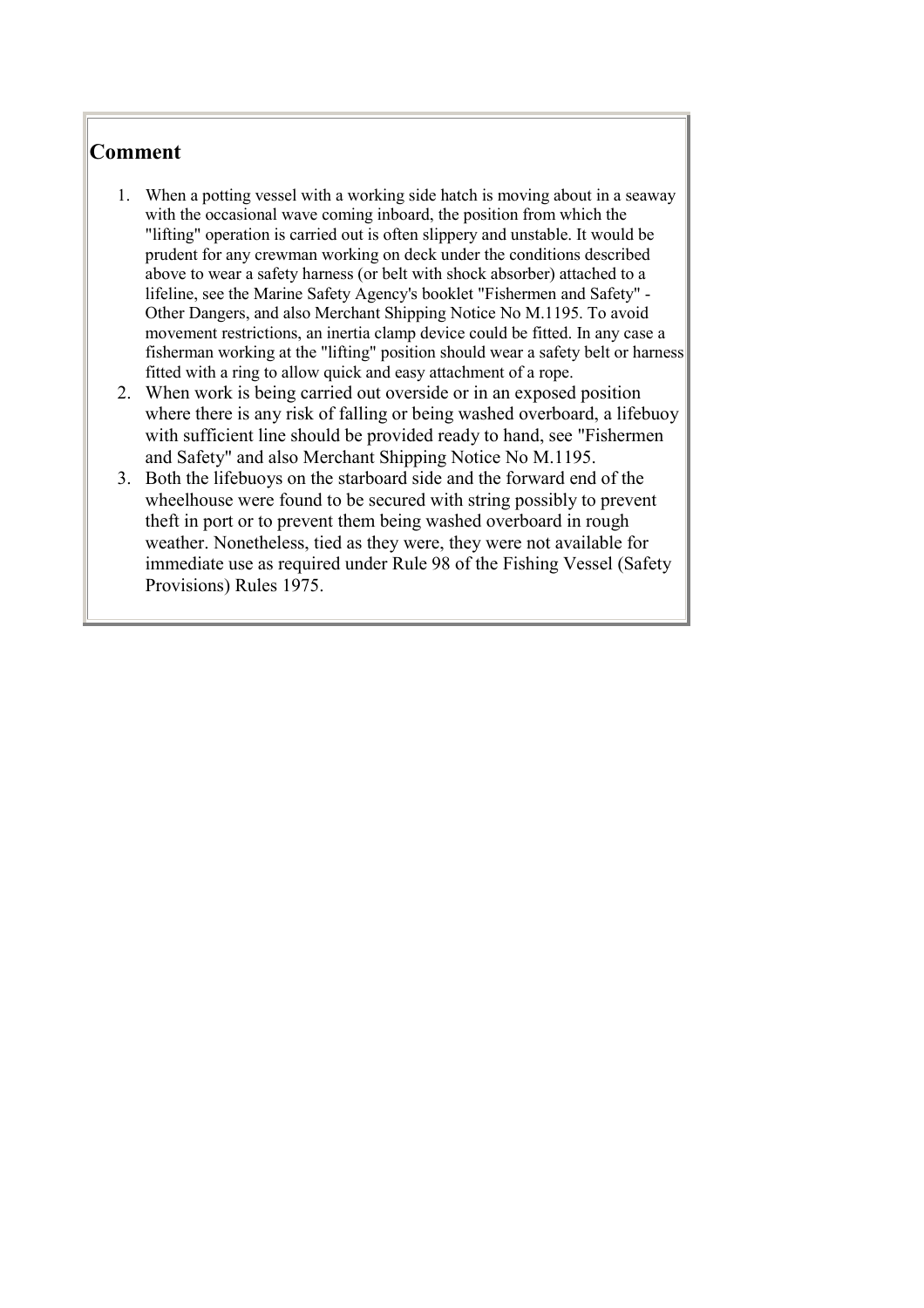## <span id="page-25-0"></span>**16. FATAL INJURIES CAUSED BY OUTBOARD ENGINE PROPELLER**

### **Narrative**

A rigid inflatable workboat, fitted with a 15kW outboard engine, was being manoeuvred alongside a vessel at anchor. The prevailing weather conditions were calm. The workboat was manned solely by an experienced coxswain who was sitting at the stern. The outboard engine was fitted with a "stop switch" lanyard which he had attached to his wrist.

On approaching the side of the vessel the coxswain had to remove the lanyard so that he could reach a headline located in the fore part of the workboat. However, before he was able to pass the headline to waiting personnel, the workboat started to drift away from the side of the vessel. The coxswain returned to the outboard engine and adjusted the throttle in order to increase ahead speed.

A sudden resultant acceleration and a subsequent contact of the workboat with the side of the vessel caused the coxswain to overbalance and to fall into the water. As he came to the surface, he was struck by the revolving propeller and received fatal head and facial injuries as a result.

### **Observations**

- 1. The purpose of a "stop switch" lanyard or "dead man's handle" is to stop an outboard engine if the operator accidentally falls into the boat or overboard. The lanyard is commonly provided as a standard fitting to outboard engines of 6kW and above.
- 2. The coxswain was keenly aware of the importance of the "stop switch" lanyard. However, because the boat was being operated single handedly, the coxswain had to remove the lanyard to make the boat fast alongside the anchored vessel.

- 1. The coxswain would not have had to remove the "stop switch" lanyard if a bowman had been available to pass the headline or if the headline had been located in a position within reach of the engine control position.
- 2. It is highly probable that the injuries sustained by the coxswain would have been far less severe had the "stop switch" lanyard been attached to his wrist when he fell overboard.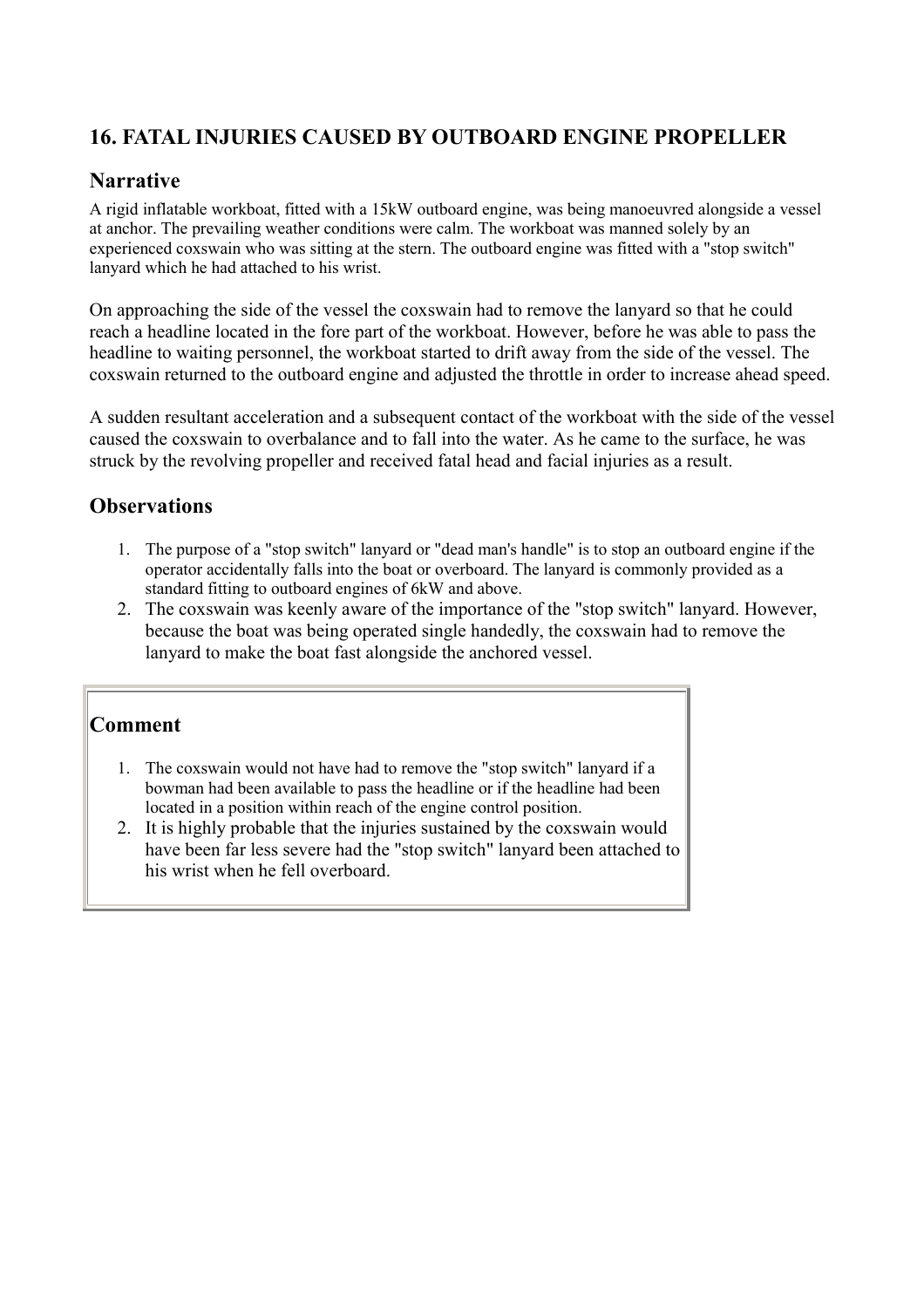## <span id="page-26-0"></span>**17. TWO PERSONS LOST OVERBOARD FROM SAILING YACHT**

### **Narrative**

A 10.15 metre sailing yacht was bareboat chartered for an intended voyage across the English Channel and back. She carried a crew of seven including the Skipper. The last weather forecast obtained before sailing was for north-easterly winds of force 5 to 7. It was considered that the wind would be coming from a favourable direction for the proposed cruise across the Channel.

The yacht sailed in the afternoon but during the night some difficulty was experienced in steering her and she made a number of uncontrolled gybes. As dawn broke it started raining and the visibility became poor, the crew were cold and miserable and some were sea-sick. It was decided that the best course of action was not to carry on to the proposed destination but to make for the nearest harbour. During the subsequent manoeuvre the sheets which had been snap-shackled to the jib broke loose; the jib was furled and not used again. However, while making the presumed approach to the harbour, a west cardinal buoy marking shallows was seen very close to on the port bow and it was realised that the tidal stream had been setting to the east and not to the west as had been assumed.

The yacht remained on course while one person checked the navigational chart. The eventual gybe back on to a westerly heading was not properly controlled because of the increasing wave heights. The mainsail boom swung over very quickly, the mainsheet went taut and came away from the boom end.

While attempting to drop the mainsail, the yacht was struck by a huge wave which washed four crew members overboard. All were attached to the yacht by harnesses and two managed to get back on board. One of the other two remained attached but it was not possible to pull him back on board and he did not survive. He was not wearing a life-jacket. The other person either slipped through his harness or removed it himself and was unable to get back on board; his body has not been found.

The remainder of the crew were rescued by a helicopter. The abandoned yacht eventually ran aground on the coast.

- 1. A proper handover, in accordance with the "Code of Practice for the Safety of Small Commercial Sailing Vessels", was not made at the commencement of the bareboat charter.
- 2. No proper passage plan was prepared before the start of the cruising voyage.
- 3. The yacht's track was not monitored after altering course for the nearest harbour.